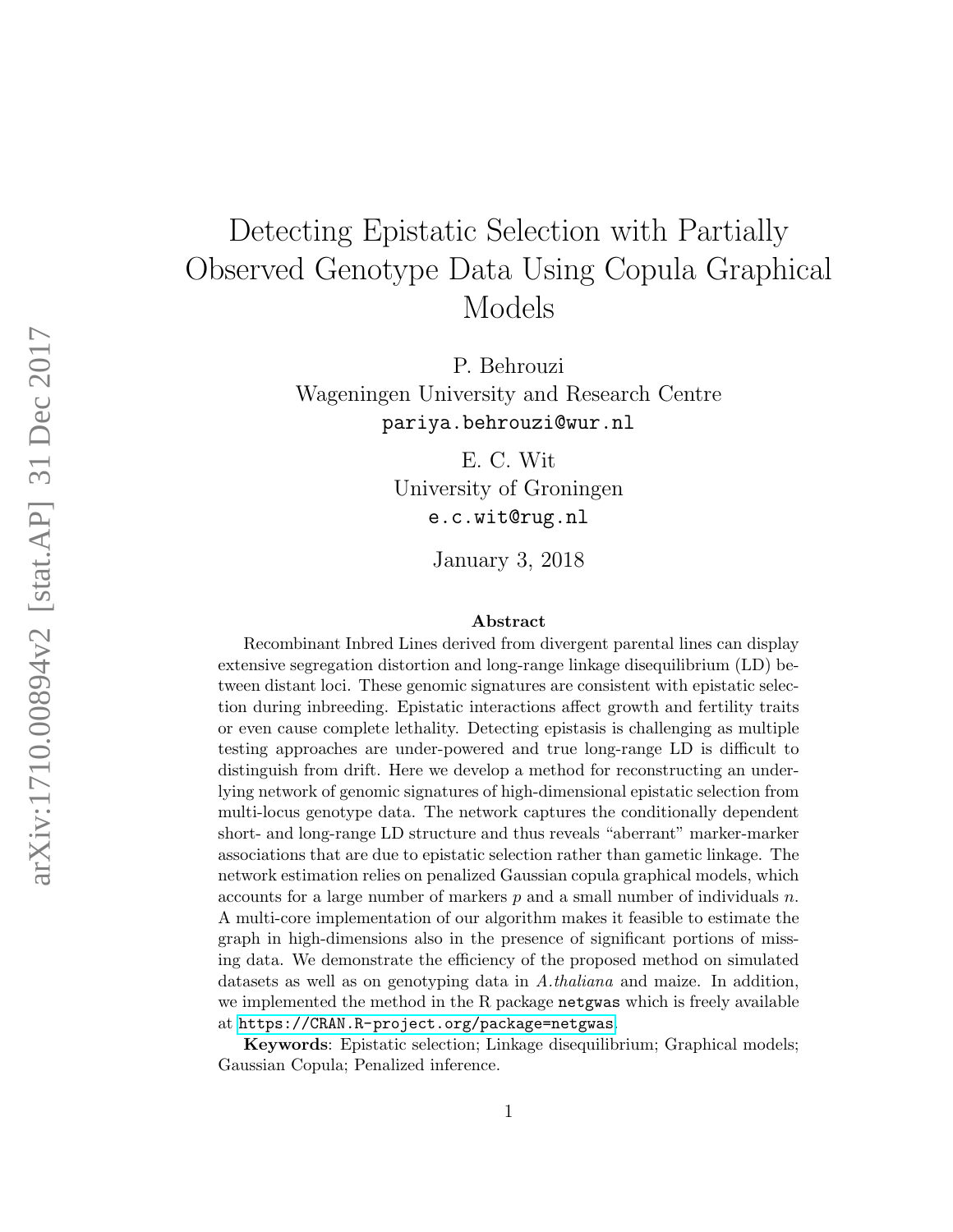### 1 Introduction

The Recombinant Inbred Lines (RILs) study design is a popular tool for studying the genetic and environmental basis of complex traits. It has become a valuable resource in biomedical and agricultural research. Many panels of RILs exist in a variety of plant and animal species. RILs are typically derived from two divergent inbred parental strains, but multi-parental RILs have been recently established in A. thaliana, Drosophila, and mouse originating from four or eight inbred parents [\(Bro](#page-24-0)[man, 2005,](#page-24-0) [Gibson and Mackay, 2002,](#page-25-0) [Threadgill et al., 2002\)](#page-26-0). The construction of RILs is not always straightforward: low fertility, or even complete lethality, of lines during inbreeding is common, particularly in natural outcrossing species [\(Rongling](#page-26-1) [and Li, 1999,](#page-26-1) [Wu and Li, 2000\)](#page-26-2), and can severely bias genotype frequencies in advanced inbreeding generations. These genomic signatures are indicative of epistatic selection having acted on entire networks of interacting loci during inbreeding, with some combinations of parental alleles being strongly favored over others.

Recently, Colomé-Tatché and Johannes [\(2016\)](#page-24-1) studied two-loci epistatic selection in RILs. However, the reconstruction of multi-loci epistatic selection network has received little attention by experimentalists. One important reason is that large numbers of potentially interacting loci are methodologically and computationally difficult. One intuitive approach to this problem is to perform an exhaustive genome scan for pairs of loci that show significant long-range LD or pair-wise segregation distortion, and then try to build up larger networks from overlapping pairs. Törjék [et al.](#page-26-3) [\(2006\)](#page-26-3), for instance, employed this idea for the detection of possible epistasis by testing for pairwise segregation distortion. The drawback of such an approach is that hypothesis testing in the genome-scale is heavily underpowered, so that weak long-range LD will go undetected, especially after adjusting for multiple testing. Furthermore, pair-wise tests are not, statistically speaking, consistent [\(Whittaker, 2009\)](#page-26-4) when two conditionally independent loci are mutually dependent on other loci, and may, therefore, lead to incorrect signatures.

In order to overcome some of these issues, we shall argue that the detection of epistatic selection in RIL genomes can be achieved by inferring a high-dimensional graph of conditional dependency relationships among loci. Technically, this requires estimating a sparse adjacency matrix from a large number of discrete ordinal marker genotypes, where the number of markers  $p$  can far exceed the number of individuals  $n$ . The estimated conditional independence graph captures the conditionally dependent short- and long-range LD structure of RIL genomes, and thus provides a basis for identifying associations between distant markers that are due to epistatic selection rather than gametic linkage.

In this paper, we introduce an efficient method to perform this estimation. To this end, we propose an  $\ell_1$  regularized latent graphical model, which involves determining the joint probability distribution of discrete ordinal variables. The genotype data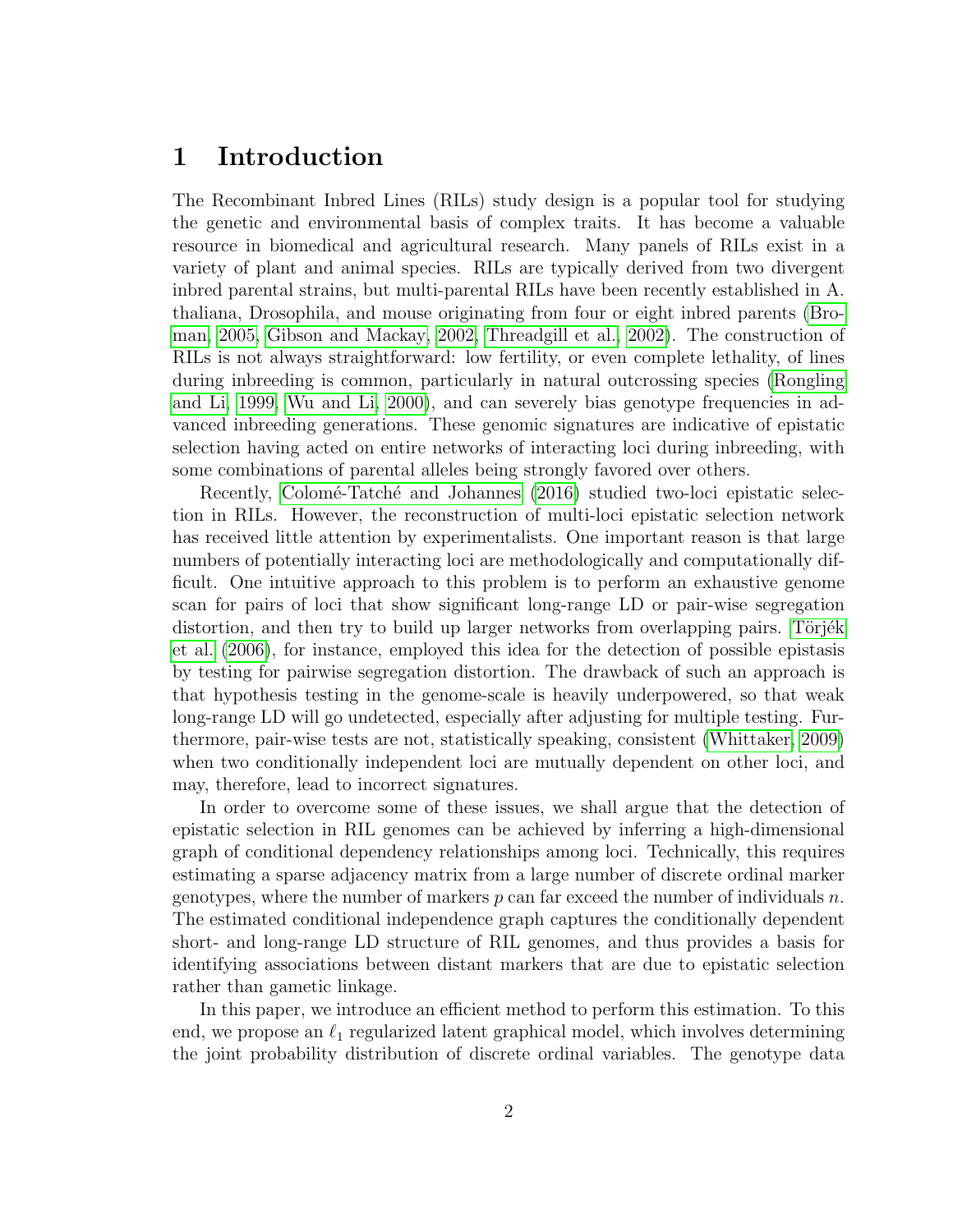contain information on measured markers in the genome which are generally coded as the number of paternal or maternal alleles, for instance 0, 1 and 2 for a heterozygous population in a diploid species. Sklar's theorem shows that any p-dimensional joint distribution can be decomposed into its  $p$  marginal distributions and a copula, which describes the dependence structure between p-dimensional multivariate random variable [\(Nelsen, 1999\)](#page-26-5). Various statistical network modeling approaches have been proposed for inferring high-dimensional associations among non-Gaussian variables [\(Liu et al., 2009,](#page-25-1) [2012,](#page-25-2) [Dobra and Lenkoski, 2011,](#page-24-2) [Mohammadi et al., 2017\)](#page-26-6). The above-mentioned models have some limitations; the first two methods cannot deal with missing data, and the last two are computationally expensive since their inference is based on a Bayesian approach. Studying the conditional relationships between ordinal discrete variables is complicated since we are faced with two challenges. First, general dependence structure can be very complicated, way beyond the pairwise dependencies of a normal variate. Second, univariate marginal distributions cannot be adequately described by simple parametric models. To handle the first challenge we used a Gaussian copula; effectively transforming each of the marginal distributions to a standard Gaussian distribution. To address the second challenge, we treat the marginal distributions as nuisance parameters that we estimate non-parametrically.

This paper is organized as follows. In section [2,](#page-2-0) we describe the genetic background on epistatic selection. Section [3](#page-5-0) explains the model and introduces the Gaussian copula graphical model connecting the observed marker data with the underlying latent genotype. In addition, we explain how to infer the conditional dependence relationships between multi-loci in genome-wide association studies (GWAS), using the  $\ell_1$ regularized Gaussian copula framework. In section [4,](#page-12-0) we investigate the performance of the proposed method in terms of precision matrix estimation. Also, we compare the performance of our proposed method with alternative approaches in terms of graph recovery. We have implemented the method in the R package netgwas [\(Behrouzi and](#page-22-0) [Wit, 2017\)](#page-22-0). In Section 5, we aim to reveal genomic regions undergoing selection in two species. We apply our proposed method to the well-studied cross Col  $\times$  Cvi in Ara-bidopsis thaliana in section [5.1,](#page-16-0) and to high-dimensional  $B73 \times Ki11$  genotype data from Maize Nested Association Mapping (NAM) populations in section [5.2,](#page-19-0) where 1106 genetic markers were genotyped for 193 individuals.

### <span id="page-2-0"></span>2 Genetic background of epistatic selection

Two alleles at locations  $l_1$  and  $l_2$  are said to act additively if the effect of the first allele on the phenotype does not depend on the state of the second allele, and vice versa. On the other hand, epistasis refers to the interaction of alleles at different loci on that phenotype. Epistasis occurs when the joint effect of a particular pair of loci is different from what would be expected under additivity. In this section, we provide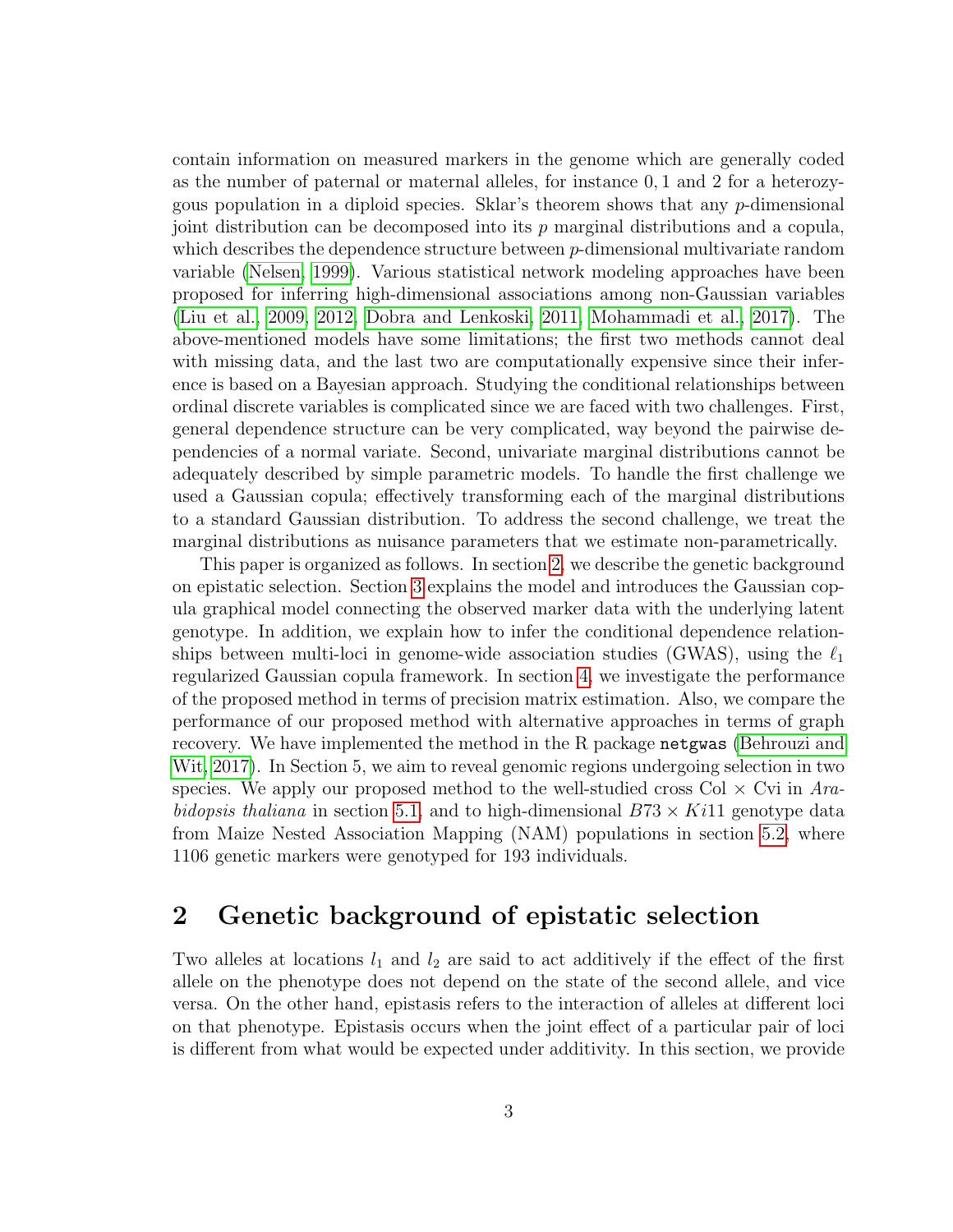

<span id="page-3-0"></span>Figure 1: The production of recombinant inbred lines (RILs) by repeated selfing.

the genetic background on epistatic selection, i.e. the case in which the phenotype of interest is survival.

#### 2.1 Meiosis

Sexual reproduction involves meiosis. Meiosis is a form of cell division that produces gametes (egg/ sperm). During this process, the arms of homologous chromosomes can recombine, which involves the sequential alignment of genetic material from the maternal and paternal chromosomes. As a result, offspring can have different combinations of alleles than their parents. Genetic markers, regions of DNA, that physically located close together on the same chromosome have a tendency to be transmitted together in meiosis. This tendency is called linkage. Loci on different chromosomes have no linkage and they assort independently during meiosis. Statistically speaking, genetic linkage means observing dependence between markers that are physically close together on the same chromosome.

Linkage disequilibrium refers to the co-inheritance of alleles at different but functionally related loci. If two loci are in linkage equilibrium, it means that they are inherited completely independently in each generation. If two loci are in linkage disequilibrium, it means that certain alleles of each loci are inherited together more or less often than would be expected by chance. This may be due to actual genetic linkage when the loci are located on the same chromosome. However, if loci are located on different chromosomes, this is due to some form of functional interaction where certain combinations of alleles at two loci affect the viability of potential offspring.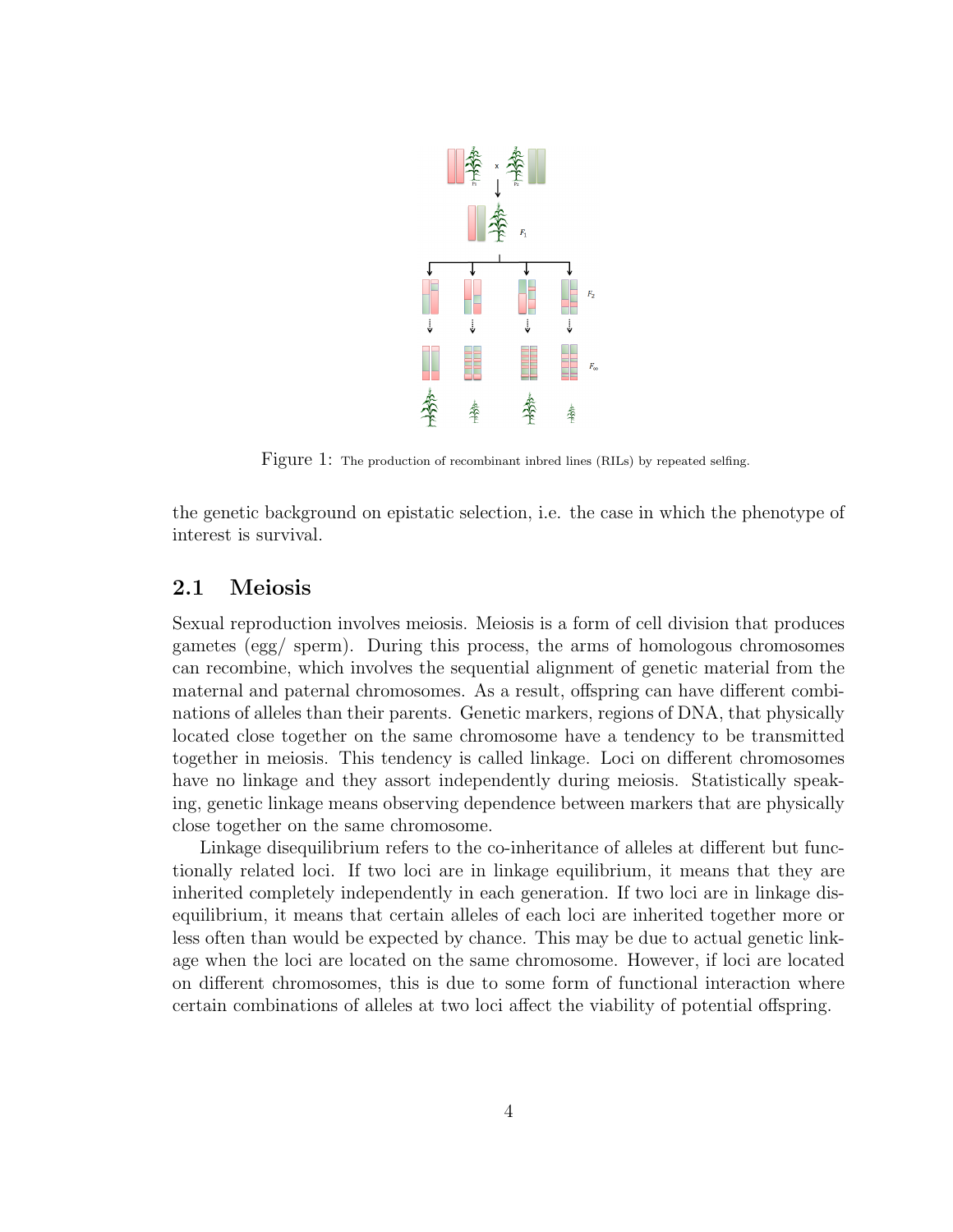#### 2.2 Recombinant Inbred Lines

Recombinant inbred lines (RILs) are typically derived by crossing two inbred lines followed by repeated generations of selfing or sibling mating to produce an inbred line whose genome is a mosaic of its parental lines. For instance, if a diploid allele of parent P1 is labeled A and that of P2 is labeled B, then from generation to generation these alleles recombine and produce different genotypes. For example, due to inbreeding, P1 has a homozygous genotype, say  $A/A$  (red in Figure [1\)](#page-3-0), at each locus, while P2 has homozygous genotype, say  $B/B$  (green in Figure [1\)](#page-3-0), at each locus. Crossing P1 and P2 produces an F1 generation with a  $A/B$  genotype at each locus. The subsequent F2 followed by repeated selfing results in a genome in the obtained offspring that is a mosaic of the two parental allele combinations (see Figure [1\)](#page-3-0).

#### 2.3 Genome-wide association study

A pure RIL would result in one of two genotype at each locus: either A/A or B/B. However, in practice in a two-way RIL (see Figure [1\)](#page-3-0), the genotype state of an offspring at a given loci comes either from parent 1, parent 2, or in a small fraction of cases from both parental alleles. For instance, in a diploid organism the genotype states at each chromosomal position are either 0 (homozygous AA from one parent), 2 (homozygous  $BB$  for the other parent), or 1 which defines the heterozygous genotype AB. The routine way of coding a diploid genotype data is to use  $\{0, 1, 2\}$  to represent {AA, AB, BB}, respectively, where we do not distinguish AB and BA.

A complete genome consist of billions of loci, many of which do not vary between individuals in a population. Clearly those loci are inherited without change from generation to generation, unless some mutation occurs. Single nucleotide polymorphisms (SNPs) are loci where the genotype does vary, either homozygously  $\{0, 2\}$ or heterozygously  $\{0, 1, 2\}$ , considering diploid organisms. Genome-wide association studies measure thousands of SNPs along the genome, resulting for each individual in a partially ordered vector  $Y = (Y_1, \ldots, Y_p)$  of p markers on the genotype: within each chromosome the markers are ordered, but between chromosomes there is no natural ordering. The component  $Y_j$  for an individual indicates the ancestral genotype value for marker j, i.e., either 0 or 2 for homozygous populations and  $0, 1$  or 2 for heterozygous diploid populations.

Genome-wide association studies (GWAS) were designed to identify genetic variations that are associated with a complex trait. In a GWAS, typically a small number of individuals are genotyped for hundreds of thousands of SNPs. SNP markers are naturally ordered along the genome with respect to their physical positions. Nearby loci can be highly correlated due to genetic linkage. Moreover, linkage groups typically correspond to chromosomes.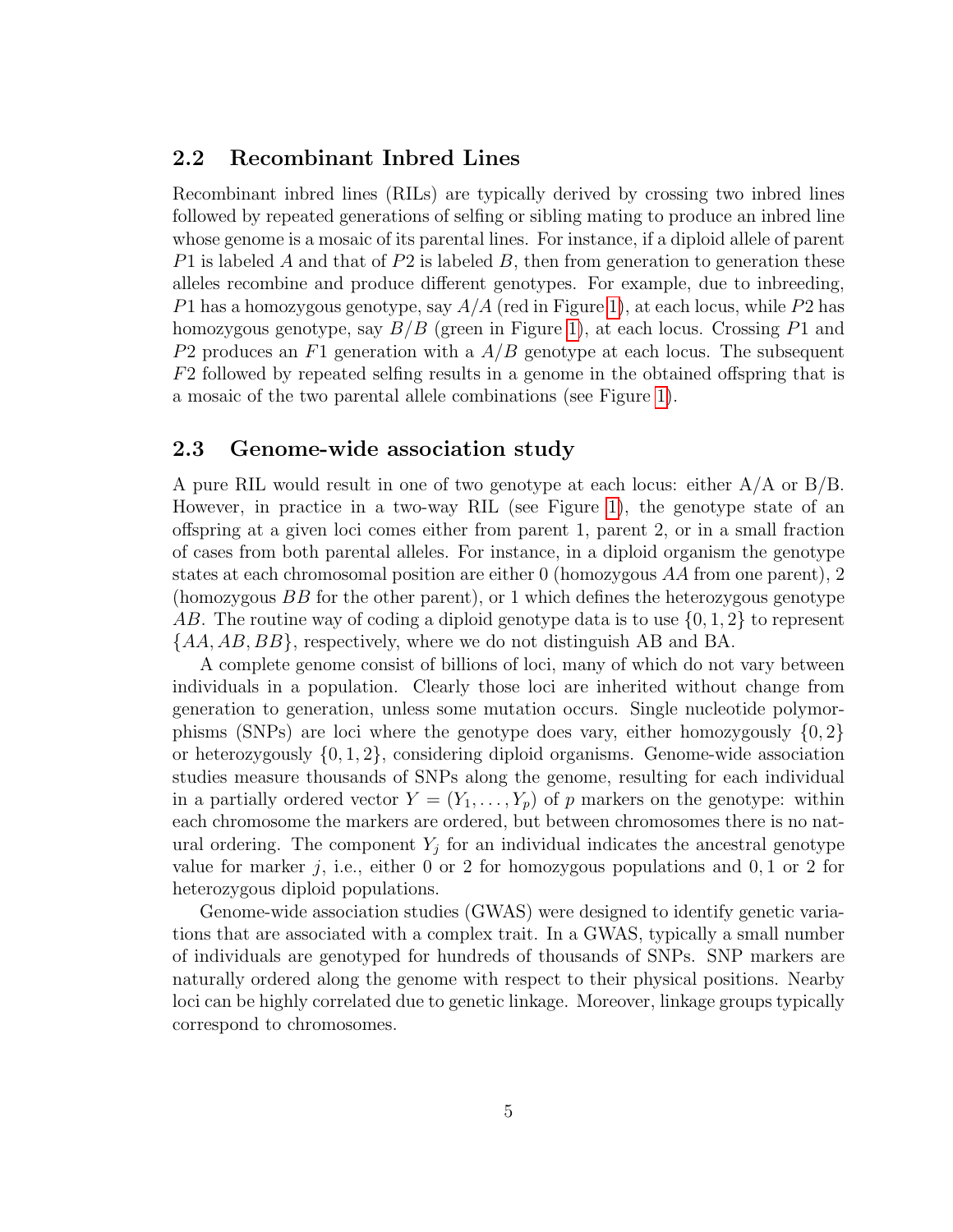

<span id="page-5-1"></span>Figure 2: Cartoon representation of 6 markers on 2 different chromosomes where  $Y_1$ ,  $Y_2$  and  $Y_3$  belong to chromosome 1 and  $Y_4$ ,  $Y_5$  and  $Y_6$  belong to chromosome 2. Conditional independence relationships between markers (a) in the absence of epistatic selection, in other words markers on different chromosomes segregate independently, and (b) in the presence of epistatic selection. Markers 2 and 5 have an epistatic interaction, resulting in long-range linkage disequilibrium.

### 2.4 Epistatic phenotype

Epistasis is typically defined with respect to some explicit phenotype, such as the shape of the comb in a chicken or the flower color in peas [\(Bateson, 1909\)](#page-22-1). In RILs the phenotype we consider, however, is not explicit, but implicit: the viability of the particular genetic recombination of the parental lines results in the presence or absence of such recombination in the progeny.

In the construction of RILs from two divergent parents certain combinations of genotypes may not function well when brought together in the genome of the progeny, thus resulting in sterility, low fertility, or even complete lethality of lines during inbreeding. This can result in recombination distortion within chromosomes, shortrange linkage disequilibrium, or segregation distortion across chromosomes, also called long-range linkage disequilibrium (lr-LD). Thus, the genomic signatures of epistatic selection will appear as interacting loci during inbreeding, whereby some combinations of parental alleles will be strongly favored over others.

It has long been recognized that detecting the genomic signatures of such highdimensional epistatic selection can be complex, involving multiple loci [\(Wu and Li,](#page-26-2) [2000,](#page-26-2) [Mather and Jinks, 1982\)](#page-25-3). The detection of high-dimensional epistatic selection is an important goal in population genetics. The aim here is to propose a model for detecting genomic signatures of high-dimensional epistasis selection during inbreeding.

### <span id="page-5-0"></span>3 Graphical model for epistatic selection

If meiosis is a sequential markov process, then in the absence of epistatic selection the genotype  $Y$  can be represented as a graphical model [\(Lauritzen, 1996\)](#page-25-4) for which the conditional independence graph corresponds with a linear representation of the chromosome structure (see Figure [2a](#page-5-1)). However, in the presence of epistatic selection, the conditional independence of non-neighboring markers may become undone. This could result, for example, in an underlying conditional independence graph as shown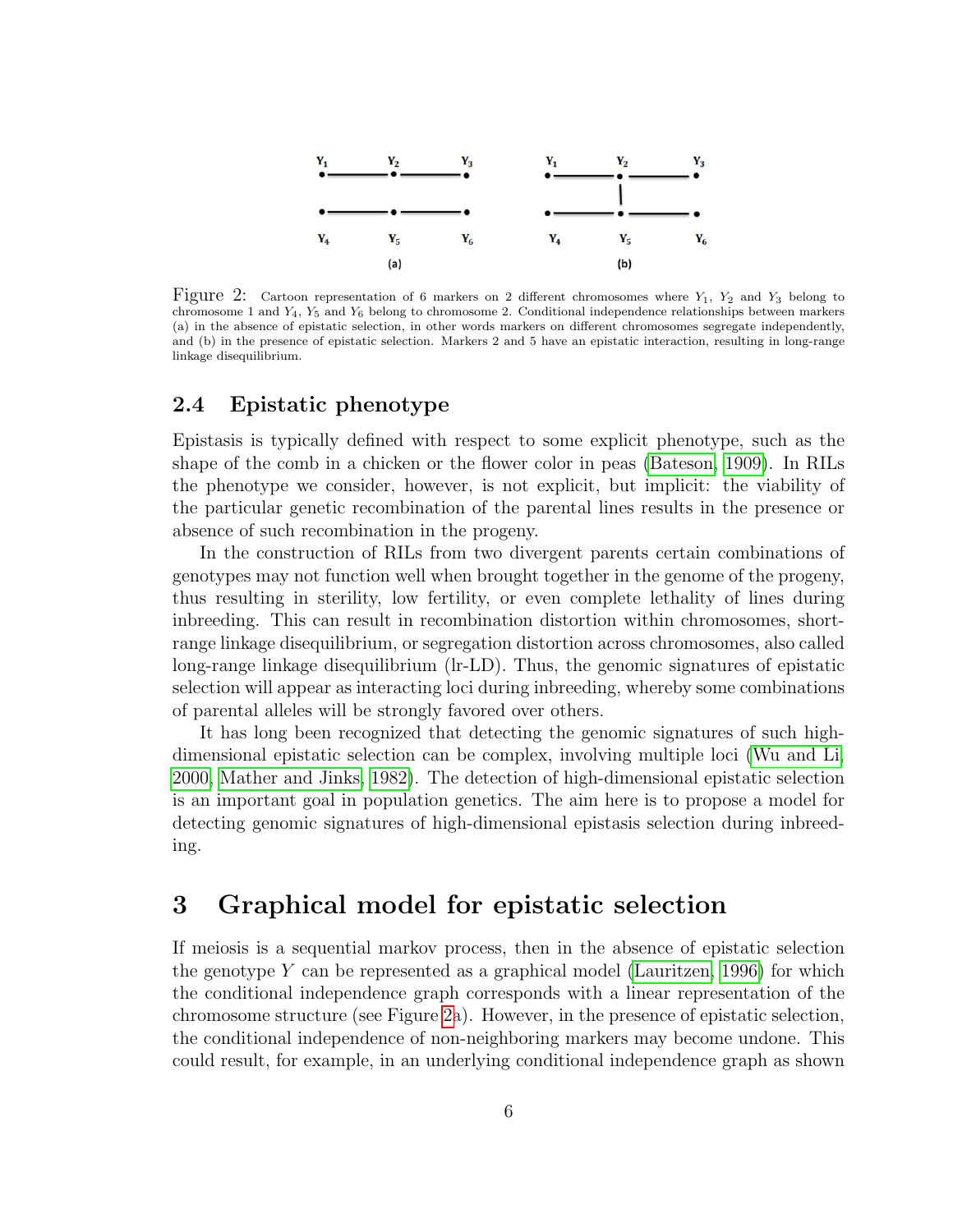

<span id="page-6-0"></span>Figure 3: Relation between jth true latent values,  $z_j$ , and the jth observed variable,  $y_j$ . Here,  $k = 5$  corresponding with the distinct genotype states in tetraploid species, which contain four copies of the same chromosome.

in Fig [2b](#page-5-1), which shows 6 markers on 2 chromosomes whereby markers 2 and 5 have an epistatic interaction that affects the viability of the offspring.

In the next section, we define a convenient semi-parametric model, which can easily be generalized to large sets of markers. We assume a known genetic map, and let  $y_i^{(i)}$  $j^{(i)}$   $j = 1, \ldots, p; i = 1, \ldots, n$  denote the genotype of *ith* individual for *jth* SNP marker. The observations  $y_i^{(i)}$  $j_j^{(i)}$  arise from  $\{0, 1, \ldots, k_j - 1\}, k_j \geq 2$  discrete ordinal values. In the genetic set-up,  $k_j$  is the number of possible distinct genotype states at locus j. For instance, in a tetraploid species  $k_j$  takes either the value 2 in a homozygous population, or 5 in a heterozygous population.

#### 3.1 Gaussian copula graphical model

A copula is a multivariate cumulative distribution function with uniform marginals. Sklar's theorem shows that any p-dimensional joint distribution can be decomposed into its  $p$  marginal distributions,  $F_j$ , and a copula. This decomposition suggests that the copula captures the dependence structure between  $p$  multivariate data. Let  $y$  be the collection of all  $p$  measured genetic markers across a genome. A genetic marker  $Y_i$ takes a finite number of ordinal values from  $\{0, 1, \ldots, k_j-1\}$ , with  $k_j \geq 2$ . The marker  $Y_j$  is defined as the discretized version of a continuous variable  $Z_j$ , which cannot be observed directly. The variable  $Z$  helps us to construct the joint distribution of  $Y$  as follows:

$$
Z \sim N_p(0, \Theta^{-1}),
$$

and the Gaussian copula modeling can be expressed as

$$
Y_j = F_j^{-1}(\Phi(Z_j)),
$$

where  $\Theta^{-1}$  is a correlation matrix for the Gaussian copula, and  $F_j$  denotes the univariate distribution of  $Y_j$ . We write the joint distribution of Y as

$$
P(Y_1 \le y_1, \ldots, Y_p \le y_p) = C(F_1(y_1), \ldots, F_p(y_p) | \Theta),
$$

where

$$
C(F_1(y_1),\ldots,F_p(y_p)|\Theta^{-1}) = \Phi_{\Theta^{-1}}(\Phi^{-1}(F_1(y_1)),\ldots,\Phi^{-1}(F_p(y_p))).
$$
 (1)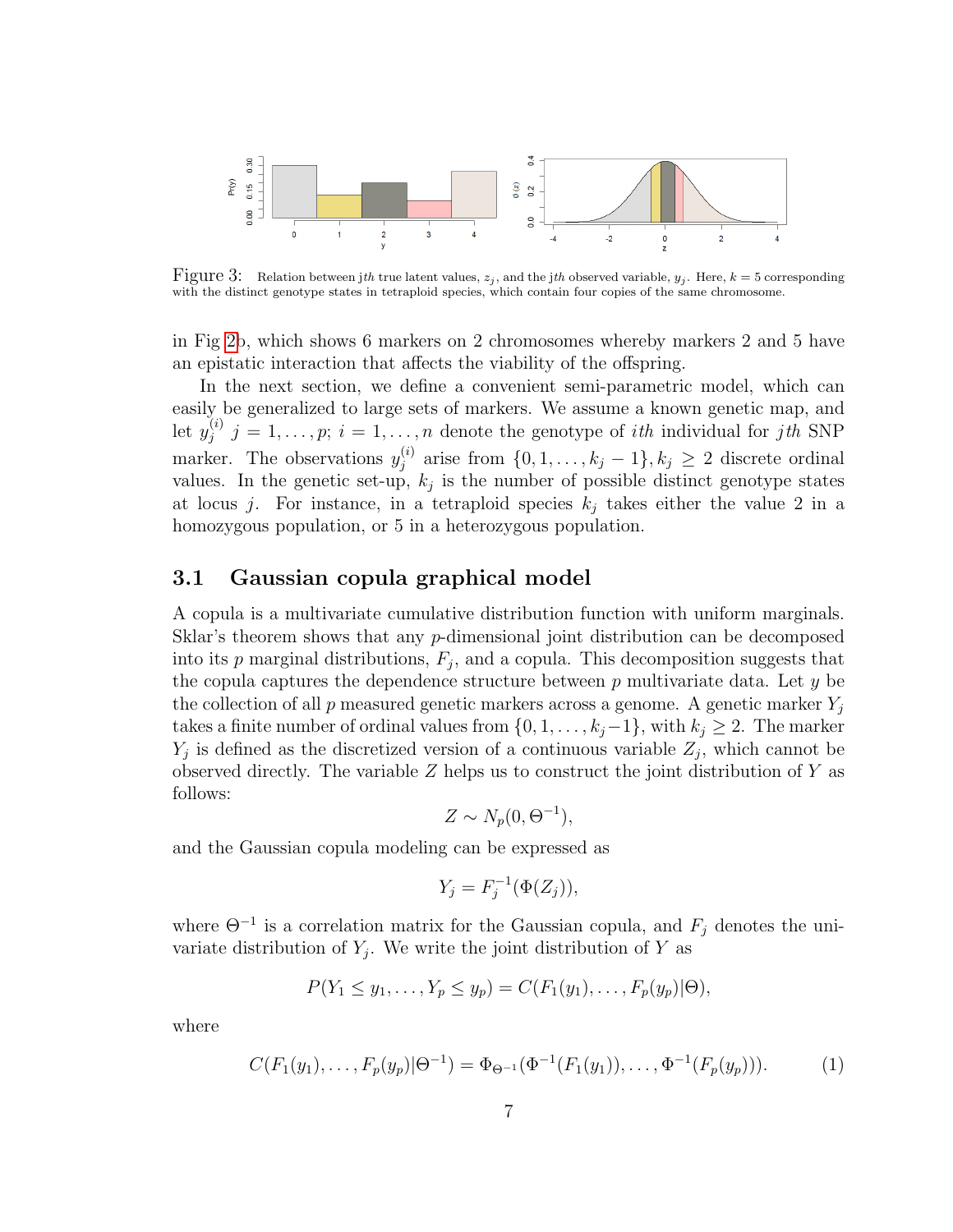Here,  $\Phi$  defines the CDF of the standard normal distribution and  $\Phi_{\Sigma}$  is the CDF of  $N_p(0,\Sigma)$ .

Our aim is to reconstruct the underlying conditional independence graph by using the continuous latent variable  $Z$ . Typically the relationship between the *j*th marker  $Y_j$  and the corresponding  $Z_j$  is expressed through a set of cut-points  $-\infty = c_{j,0}$  $c_{j,1} < \ldots < c_{j,k_j-1} < c_{j,k_j} = \infty$ , where  $c_{j,y+1} = \Phi^{-1}(F_j(y))$ . Thus,  $y_j^{(i)}$  $j^{(i)}$  can be written as follows:

$$
y_j^{(i)} = \sum_{l=0}^{k_j - 1} l \times I_{\{c_{j,l} < z_j^{(i)} \le c_{j,l+1}\}}, \qquad i = 1, 2, \dots, n. \tag{2}
$$

The j-th observed variable  $y_i^{(i)}$  $j_j^{(i)}$  takes its value according to latent variable  $z_j^{(i)}$  $j^{(i)}$ . Figure [3](#page-6-0) displays how the observed data can be obtained from the latent variable using the Gaussian copula.

Assuming  $\mathcal{D}_F(y) = \{z_j^{(i)} \in \mathbb{R} | c_{j,y_j^{(i)}} < z_j^{(i)} \le c_{j,y_j^{(i)}+1} \},\$  the likelihood function of a given graph with a precision matrix  $\Theta$  and marginal distributions F is defined as

<span id="page-7-0"></span>
$$
L_y(\Theta, F) = \int_{\mathcal{D}_F(y)} p(z \mid \Theta) dz.
$$
 (3)

#### <span id="page-7-2"></span>3.2  $\ell_1$  penalized inference of Gaussian copula graphical model

Let  $y^{(1)}, \ldots, y^{(n)}$  be i.i.d sample values from the above Gaussian copula distribution. Copulas allow one to learn the marginals  $F_i$  separately from the dependence structure of p-variate random variables. In the proposed copula modeling, we estimate the correlation matrix–the parameter of interest–with a Gaussian copula, and treat the marginals as nuisance parameters and estimate them non-parametrically through the empirical distribution function  $\hat{F}_j(y) = \frac{1}{n} \sum_{i=1}^n I\{y_j^{(i)} \leq y\}$ . Hence, in the likelihood [\(3\)](#page-7-0) the precision matrix of the Gaussian copula, Θ, is the only parameter to estimate, as we replace  $\mathcal{D}_F(y)$  by  $\mathcal{D}_{\hat{F}}(y)$  which we will simply indicate as  $\hat{\mathcal{D}}$ .

We impose a sparsity penalty on the elements of the precision matrix  $\Theta$  using an  $\ell_1$ -norm penalty [\(Abegaz and Wit, 2015,](#page-22-2) [Friedman et al., 2008\)](#page-25-5). Genetically speaking, this sparsity is sensible as we expect a priori only a small number of pairs of LD markers beyond the neighbouring markers. The  $\ell_1$  penalized log-likelihood function of genetic markers can be written as

<span id="page-7-1"></span>
$$
\ell_{\mathbf{y}}^p(\Theta) \approx \frac{n}{2} \log \|\Theta\| - \frac{1}{2} \sum_{i=1}^n \int_{\widehat{\mathcal{D}}} \dots \int z^{(i)t} \Theta z^{(i)} dz_1^{(i)} \dots dz_p^{(i)} - \lambda ||\Theta||_1,\qquad(4)
$$

where  $z^{(i)} = (z_1^{(i)})$  $\widehat{P}_{\lambda}^{(i)}, \ldots, z_p^{(i)}$ . The maximum  $\widehat{\Theta}_{\lambda}$  of this log-likelihood function has no closed form expression. To address this problem we introduce a penalized EMalgorithm.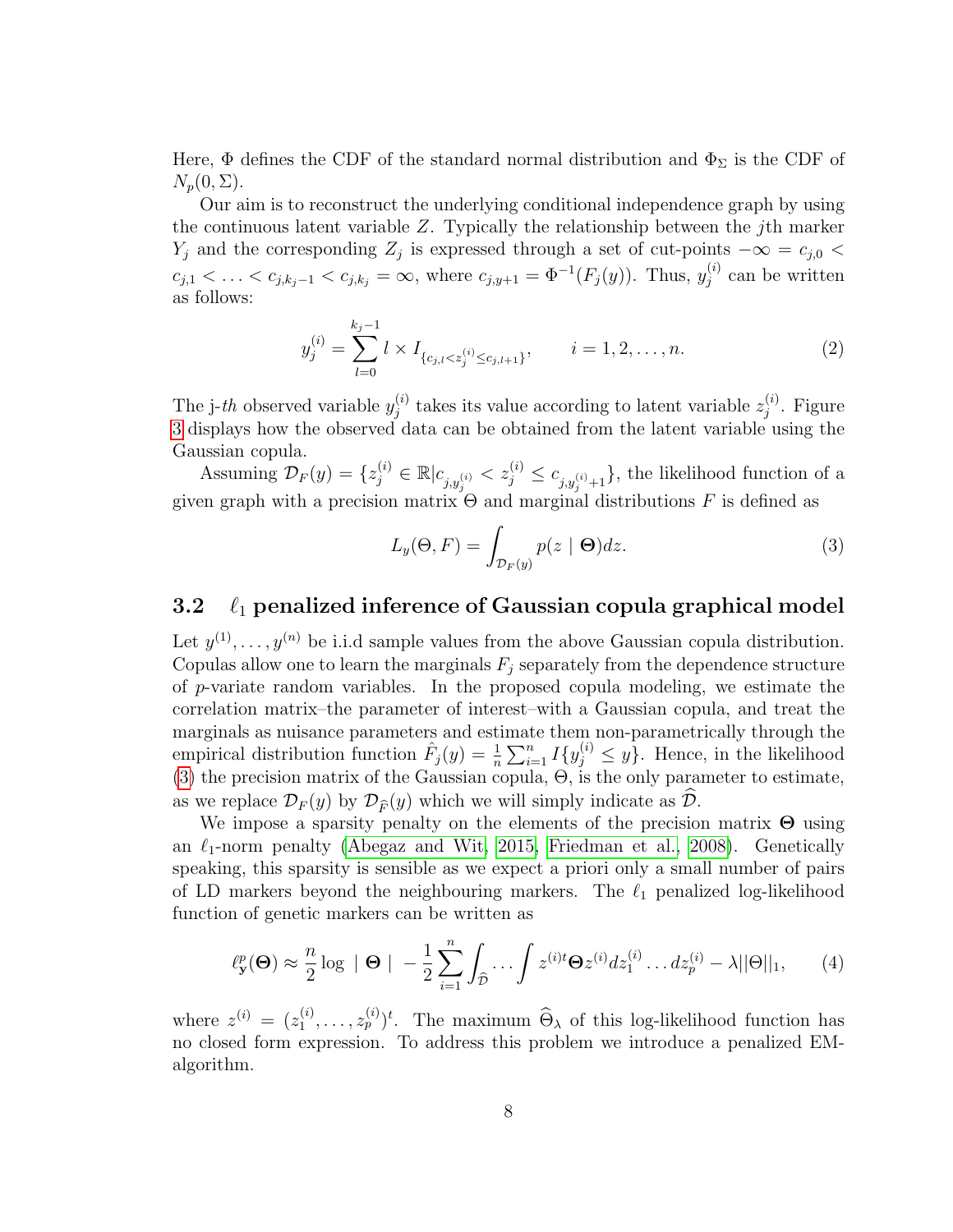The penalized EM algorithm proceeds by iteratively computing in the E-step the conditional expectation of joint log-likelihood, and optimizing this conditional expectation in the M-step. Assuming that  $\widehat{\Theta}_{\lambda}^{(m)}$  is the updated approximation of  $\widehat{\Theta}_{\lambda}$ in the M-step, then in the E-step the conditional expectation of the joint penalized log-likelihood given the data and  $\widehat{\Theta}^{(m)}$  is determined.

$$
Q(\mathbf{\Theta} \mid \widehat{\mathbf{\Theta}}^{(m)}) = E_Z[\sum_{i=1}^n \log p(Z^{(i)}|\mathbf{\Theta})|y^{(i)}, \widehat{\mathbf{\Theta}}^{(m)}, \widehat{\mathcal{D}}]
$$
  
= 
$$
\frac{n}{2} [\log |\mathbf{\Theta}| - tr(\frac{1}{n} \sum_{i=1}^n E_{Z^{(i)}}(Z^{(i)} Z^{(i)t}|y^{(i)}, \widehat{\mathbf{\Theta}}^{(m)}, \widehat{\mathcal{D}})\mathbf{\Theta}) - p \log(2\pi)], (5)
$$

and

<span id="page-8-1"></span><span id="page-8-0"></span>
$$
Q_{\lambda}(\mathbf{\Theta} \mid \widehat{\mathbf{\Theta}}^{(m)}) = Q(\mathbf{\Theta} \mid \widehat{\mathbf{\Theta}}^{(m)}) - \lambda ||\mathbf{\Theta}||_1.
$$

In this equation we still need to evaluate  $\bar{R} = \frac{1}{n}$  $\frac{1}{n} \sum_{i=1}^{n} E(Z^{(i)} Z^{(i)t} \mid y^{(i)}, \widehat{\Theta}^{(m)}, \widehat{\mathcal{D}}),$ which we do via one of the two following approaches.

A. Monte Carlo Gibbs sampling of latent covariance. In the Gibbs sampling technique we randomly generate for each sample  $Y^{(i)}$  a number of Gibbs samples  $Z_{\star}^{(i)1}, \ldots, Z_{\star}^{(i)N}$  from a p-variate truncated normal distribution, whose boundaries come from the cut-points of  $Y^{(i)}$ , as implemented in the R package twonorm [\(Geweke,](#page-25-6) [2005\)](#page-25-6). Let

$$
Z_{\star}^{(i)} = \left[ \begin{array}{c} Z_{\star}^{(i)1} \\ \vdots \\ Z_{\star}^{(i)N} \end{array} \right] \in \mathbb{R}^{N \times p},
$$

represent the Gibbs samples for each sample in the data. The expected individual covariance matrix  $R_i = E(Z^{(i)}Z^{(i)t}|y^{(i)}, \widehat{\Theta}^{(m)}, \widehat{\mathcal{D}})$  can then be estimated as

$$
\widehat{R}_i = \frac{1}{N} Z_{\star}^{(i)t} Z_{\star}^{(i)}.
$$

To estimate  $\bar{R}$  we take the average of the individual expectation  $\hat{\bar{R}} = \frac{1}{n}$  $\frac{1}{n}$  $\sum_{n=1}^{n}$  $\sum_{i=1} R_i$ . We remark that  $\hat{\vec{R}}$  is a positive definite matrix with probability one as long as  $N \geq \frac{p}{n}$  $\frac{p}{n}$ , since for the *l*th row of  $Z_{\star}^{(i)}$ , we have that  $Z_{\star l}^{(i)} Z_{\star l}^{(i)}$  is a rank one, non-negative definite matrix with probability one and, therefore,  $\hat{\vec{R}}$  is of full rank and strictly positive definite, with probability one. In practice, we noticed that the Gibbs sampler needs only few burn-in samples, and  $N = 1000$  sweeps is sufficient to calculate the mean of the conditional expectation accurately [more details in the supplementary material]. B. Approximation of the conditional expectation. Alternatively, we use an efficient approximate estimation algorithm [\(Guo et al., 2015\)](#page-25-7). The variance elements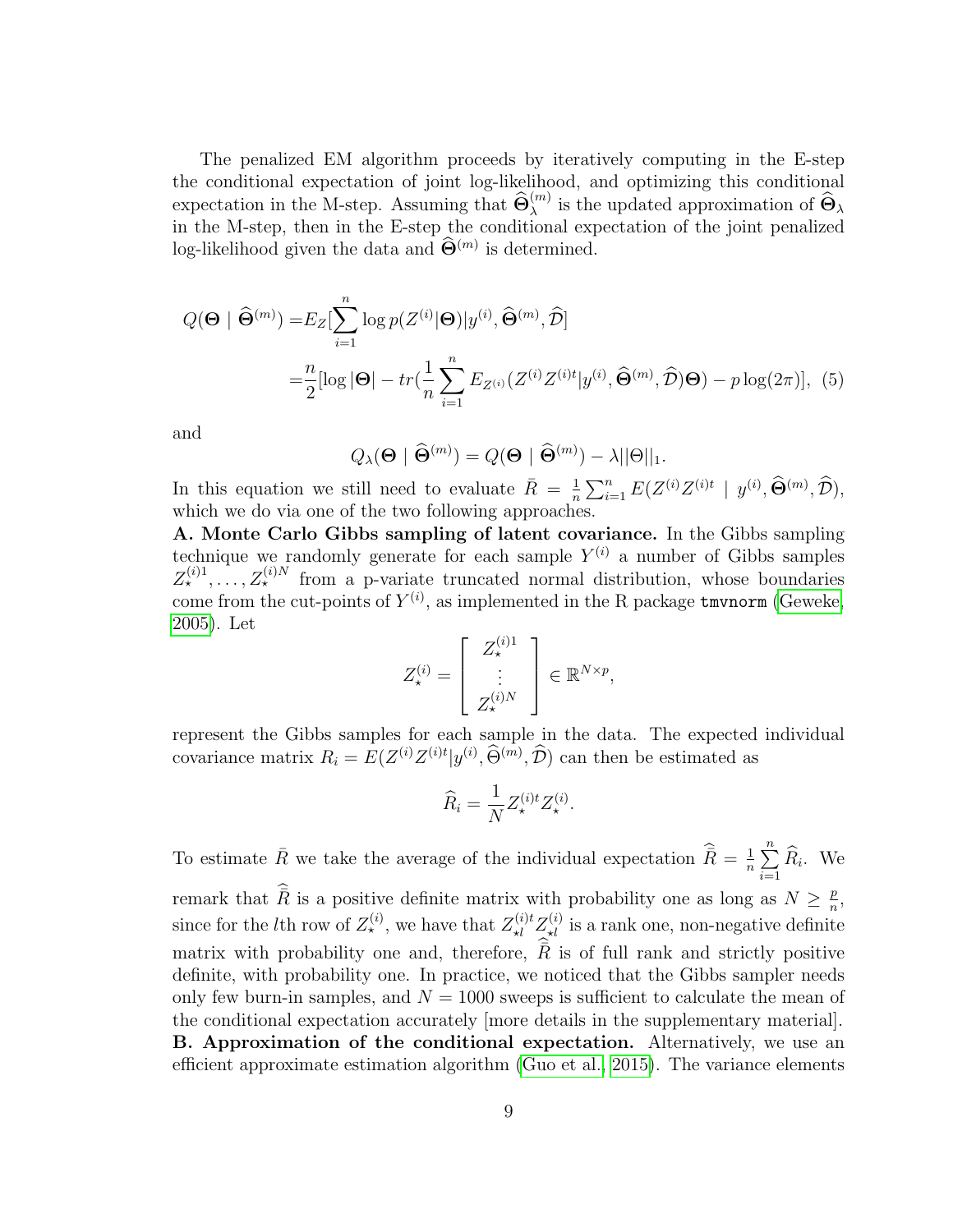in the conditional expectation matrix can be calculated through the second moment of the conditional  $z_i^{(i)}$  $j^{(i)}$  |  $y^{(i)}$ , and the rest of the elements in this matrix can be approximated through  $E(Z_j^{(i)}Z_{j'}^{(i)})$  $y_j^{(i)} | y^{(i)}; \widehat{\Theta}, \widehat{\mathcal{D}}) \approx E(Z_j^{(i)})$  $j^{(i)}\mid y^{(i)}; \widehat{\Theta}, \widehat{\mathcal{D}})$   $E(Z_{j'}^{(i)})$  $y^{(i)}$  |  $y^{(i)}$ ;  $\Theta$ ,  $\overline{\mathcal{D}}$ ) using mean field theory [\(Peterson, 1987\)](#page-26-7). The first and second moment of  $z_i^{(i)}$  $\int_j^{(i)}$   $|y^{(i)}|$  can be written as

$$
E(Z_j^{(i)} \mid y^{(i)}, \widehat{\Theta}, \widehat{\mathcal{D}}) = E[E(Z_j^{(i)} \mid z_{-j}^{(i)}, y_j^{(i)}, \widehat{\Theta}, \widehat{\mathcal{D}}) \mid y^{(i)}, \widehat{\Theta}, \widehat{\mathcal{D}}],
$$
(6)

<span id="page-9-0"></span>
$$
E((Z_j^{(i)})^2 \mid y^{(i)}, \widehat{\Theta}, \widehat{\mathcal{D}}) = E[E((Z_j^{(i)})^2 \mid z_{-j}^{(i)}, y_j^{(i)}, \widehat{\Theta}, \widehat{\mathcal{D}}) \mid y^{(i)}, \widehat{\Theta}, \widehat{\mathcal{D}}],\tag{7}
$$

where  $z_{-j}^{(i)} = (z_1^{(i)}$  $z_1^{(i)}, \ldots, z_{j-}^{(i)}$  $(z_1^{(i)}, z_{j+1}^{(i)}, \ldots, z_p^{(i)})$ . The inner expectations in [\(6\)](#page-8-0) and [\(7\)](#page-9-0) are relatively straightforward to calculate.  $z_i^{(i)}$  $\begin{array}{c} \scriptstyle (i) \ \scriptstyle j \end{array} \mid \; z_{-j}^{(i)}$  $\overset{(i)}{-j},y^{(i)}_j$  $j^{(i)}$  follows a truncated Gaussian distribution on the interval  $[c^{(j)}]$  $\overset{(j)}{y_j^{(i)}}, \overset{(j)}{c_{y_j^{(i)}}^{(i)}}$  $y_j^{(j)}$ <sub> $y_j^{(i)}$ +1</sub> with parameters  $\mu_{i,j}$  and  $\sigma_{i,j}^2$  given by

<span id="page-9-1"></span>
$$
\mu_{ij} = \hat{\Sigma}_{j,-j} \hat{\Sigma}_{-j,-j}^{-1} z_{-j}^{(i)t},
$$

$$
\sigma_{i,j}^2 = 1 - \hat{\Sigma}_{j,-j} \hat{\Sigma}_{-j,-j}^{-1} \hat{\Sigma}_{-j,-j}.
$$

Let  $r_{k,l} = \frac{1}{n}$  $\frac{1}{n} \sum_{i=1}^n E(Z_k^{(i)} Z_l^{(i)}$  $\left\{ \begin{array}{c} (i) \\ l \end{array} \right\}$   $\left\{ \begin{array}{c} (j) \\ (k,j) \end{array} \right\}$  be the  $(k, l)$ -th element of empirical correlation matrix  $\overline{R}$ , then to obtain the  $\overline{R}$  two simplifications are required.

$$
E(Z_k^{(i)}Z_l^{(i)t} \mid y^{(i)}, \widehat{\Theta}, \widehat{\mathcal{D}}) \approx E(Z_k^{(i)} \mid y^{(i)}, \widehat{\Theta}, \widehat{\mathcal{D}})E(Z_l^{(i)} \mid y^{(i)}, \widehat{\Theta}, \widehat{\mathcal{D}}) \quad \text{if } 1 \le k \ne l \le p,
$$
  
\n
$$
E(Z_k^{(i)}Z_l^{(i)t} \mid y^{(i)}, \widehat{\Theta}, \widehat{\mathcal{D}}) = E((Z_k^{(i)})^2 \mid y^{(i)}, \widehat{\Theta}, \widehat{\mathcal{D}}) \qquad \text{if } k = l.
$$

Applying the results in the appendix to the conditional  $z_i^{(i)}$  $\left|\begin{array}{c} 1 \ j \end{array}\right| \left|\begin{array}{c} 2 \ -j \end{array}\right|$  $\binom{(i)}{-j}$ ,  $y_j^{(i)}$  we obtain

$$
E(Z_j^{(i)} \mid y^{(i)}; \widehat{\Theta}, \widehat{\mathcal{D}}) = \widehat{\Sigma}_{j, -j} \widehat{\Sigma}_{-j, -j}^{-1} E(Z_{-j}^{(i)^t} \mid y^{(i)}; \widehat{\Theta}, \widehat{\mathcal{D}}) + \frac{\phi(\widehat{\delta}_{j, y_j^{(i)}}^{(i)} - \phi(\widehat{\delta}_{j, y_j^{(i)}+1}^{(i)})}{\Phi(\widehat{\delta}_{j, y_j^{(i)}+1}^{(i)}) - \Phi(\widehat{\delta}_{j, y_j^{(i)}}^{(i)})} \widetilde{\sigma}_j^{(i)},
$$
\n(8)

<span id="page-9-2"></span>
$$
E((Z_j^{(i)})^2 | y^{(i)}; \widehat{\Theta}, \widehat{\mathcal{D}}) = \widehat{\Sigma}_{j, -j} \widehat{\Sigma}_{-j, -j}^{-1} E(Z_{-j}^{(i)*} Z_{-j}^{(i)} | y^{(i)}; \widehat{\Theta}, \widehat{\mathcal{D}}) \widehat{\Sigma}_{-j, -j}^{-1} \widehat{\Sigma}_{j, -j}^t + (\tilde{\sigma}_j^{(i)})^2 + 2 \frac{\phi(\tilde{\delta}_{j, y_j^{(i)}}^{(i)}) - \phi(\tilde{\delta}_{j, y_j^{(i)}+1}^{(i)})}{\Phi(\tilde{\delta}_{j, y_j^{(i)}+1}^{(i)}) - \Phi(\tilde{\delta}_{j, y_j^{(i)}}^{(i)})} [\widehat{\Sigma}_{j, -j} \widehat{\Sigma}_{-j, -j}^{-1} E(Z_{-j}^{(i)*} | y^{(i)}; \widehat{\Theta}, \widehat{\mathcal{D}})] \tilde{\sigma}_j^{(i)} + \frac{\delta_{j, y_j^{(i)}}^{(i)} \phi(\tilde{\delta}_{j, y_j^{(i)}}^{(i)}) - \tilde{\delta}_{j, y_j^{(i)}+1}^{(i)} \phi(\tilde{\delta}_{j, y_j^{(i)}+1}^{(i)})}{\Phi(\tilde{\delta}_{j, y_j^{(i)}+1}^{(i)}) - \Phi(\tilde{\delta}_{j, y_j^{(i)}}^{(i)})}
$$
(9)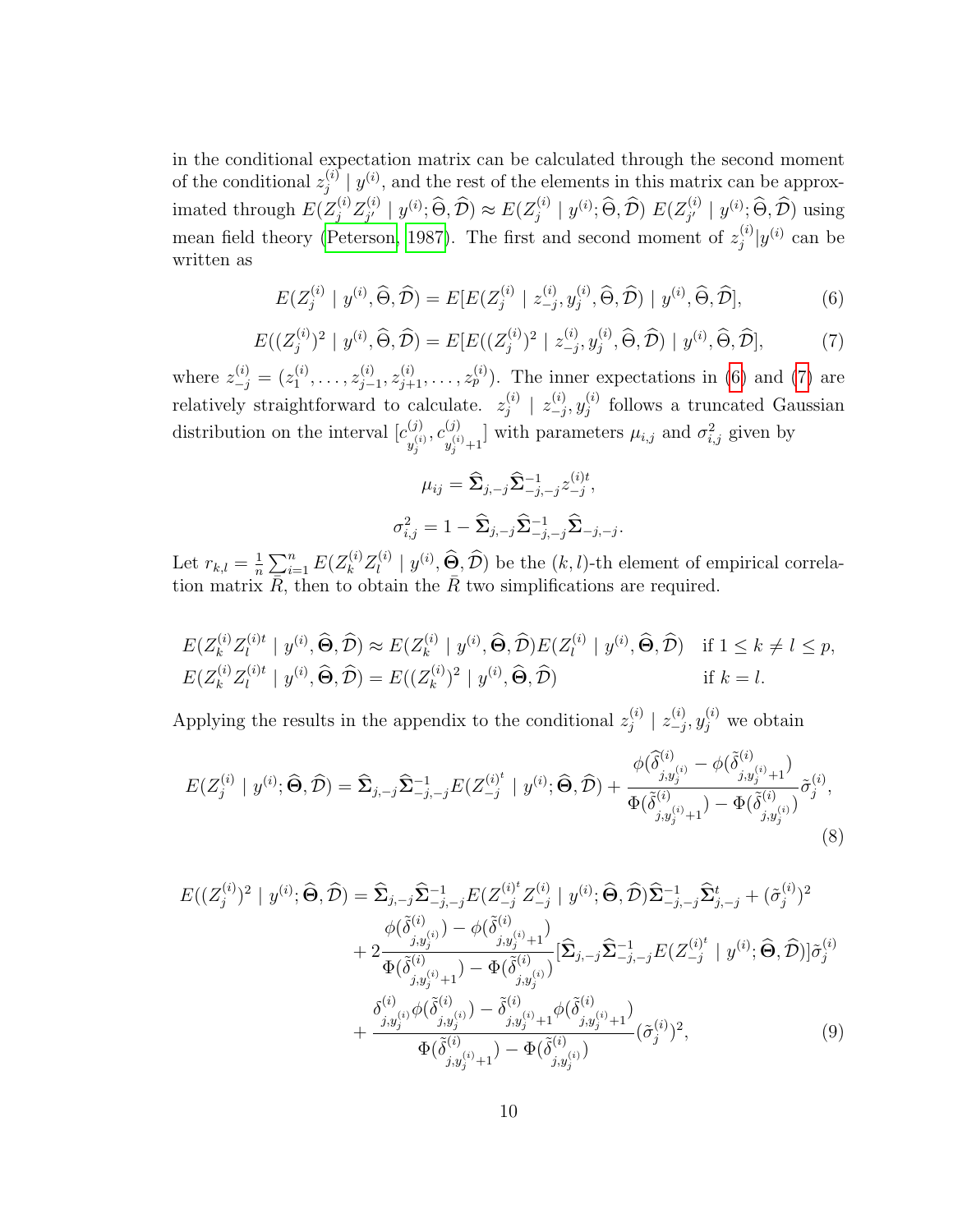where  $Z_{-j}^{(i)} = (Z_1^{(i)}$  $\tilde{Z}_{j-1}^{(i)}, \ldots, Z_{j-1}^{(i)}, Z_{j+1}^{(i)}, \ldots, Z_p^{(i)}$  and  $\tilde{\delta}_{j,n}^{(i)}$  $\tilde{g}_{j,y_j^{(i)}}^{(i)}=[c_j^{(i)}-E(\tilde{\mu}_{ij}\mid y^{(i)};\widehat{\bm{\Theta}},\widehat{\mathcal{D}})]/\tilde{\sigma}_{ij}.$ In this way, an approximation for  $R$  is obtained as follows:

$$
\tilde{r}_{kl} = \begin{cases} \frac{1}{n} \sum_{i=1}^{i=n} E(Z_k^{(i)} \mid y^{(i)}, \widehat{\Theta}^{(m)}, \widehat{\mathcal{D}}) E(Z_l^{(i)} \mid y^{(i)}, \widehat{\Theta}^{(m)}, \widehat{\mathcal{D}}) & \text{if } 1 \le k \ne l \le p \\ \frac{1}{n} \sum_{i=1}^{i=n} E((Z_k^{(i)})^2 \mid y^{(i)}, \widehat{\Theta}^{(m)}, \widehat{\mathcal{D}}) & \text{if } k = l. \end{cases}
$$

**M-step.** The M-step involves updating  $\Theta$  by maximizing the expected complete likelihood with an  $\ell_1$  penalty over the precision matrix,

$$
\widehat{\Theta}_{\lambda}^{(m+1)} = \arg \max_{\Theta} \{ \log |\Theta| - tr(\bar{R}\Theta) - \lambda ||\Theta||_1 \}.
$$

In our implementation, we use the glasso method for optimization [\(Witten et al.,](#page-26-8) [2011\)](#page-26-8). A multi-core implementation of our proposed methods speeds up the computational challenge, as all of the penalized optimizations are performed in parallel across the available nodes in any multi-core computer architecture. This feature proportionally reduces the computational time. Performing simulations, we noticed that the EM algorithm converges quickly, within at most 10 iterations.

### 3.3 Selection of the tuning parameter

The penalized log-likelihood method guarantees with probability one that the precision matrix is positive definite. In addition, the method leads to a sparse estimator of the precision matrix, which encodes the latent conditional independencies between the genetic markers. Sparsistency refers to the property that all parameters that are zero are actually estimated as zero with probability tending to one. A grid of regularization parameters  $\Lambda = (\lambda_1, \ldots, \lambda_N)$  controls the level of sparsity of the precision matrix. Since we are interested in graph estimation, one approach is to subsample the data, measure the instability of the edges across the subsamples [\(Liu et al., 2010\)](#page-25-8) and to choose a  $\lambda$  whose instability is less than a certain cut point value (usually taken as 0.05). However, in high dimensional settings, this approach is time consuming. Alternatively, we compute various information criteria at EM convergence based on

the observed log-likelihood, which can be written as [\(Ibrahim et al., 2008\)](#page-25-9)

<span id="page-10-0"></span>
$$
\ell_y(\widehat{\Theta}_{\lambda}) = Q(\widehat{\Theta}_{\lambda}|\widehat{\Theta}^{(m)}) - H(\widehat{\Theta}_{\lambda}|\widehat{\Theta}^{(m)}),\tag{10}
$$

where  $Q$  is defined in  $(5)$  and H function is

$$
H(\widehat{\Theta}_{\lambda}|\widehat{\Theta}_{\lambda}^{(m)})=E_z[\ell_{Z|Y}(\widehat{\Theta}_{\lambda})|Y;\widehat{\Theta}_{\lambda}]=E_z[\log f(z)|Y;\widehat{\Theta}_{\lambda}]-\log p(y).
$$

We consider the class of model selection criteria given by

$$
IC_{H,Q}(\lambda) = -2\ell_{z\in\mathcal{D}}(\widehat{\Theta}_{\lambda}) + \mathrm{bias}(\widehat{\Theta}_{\lambda}).
$$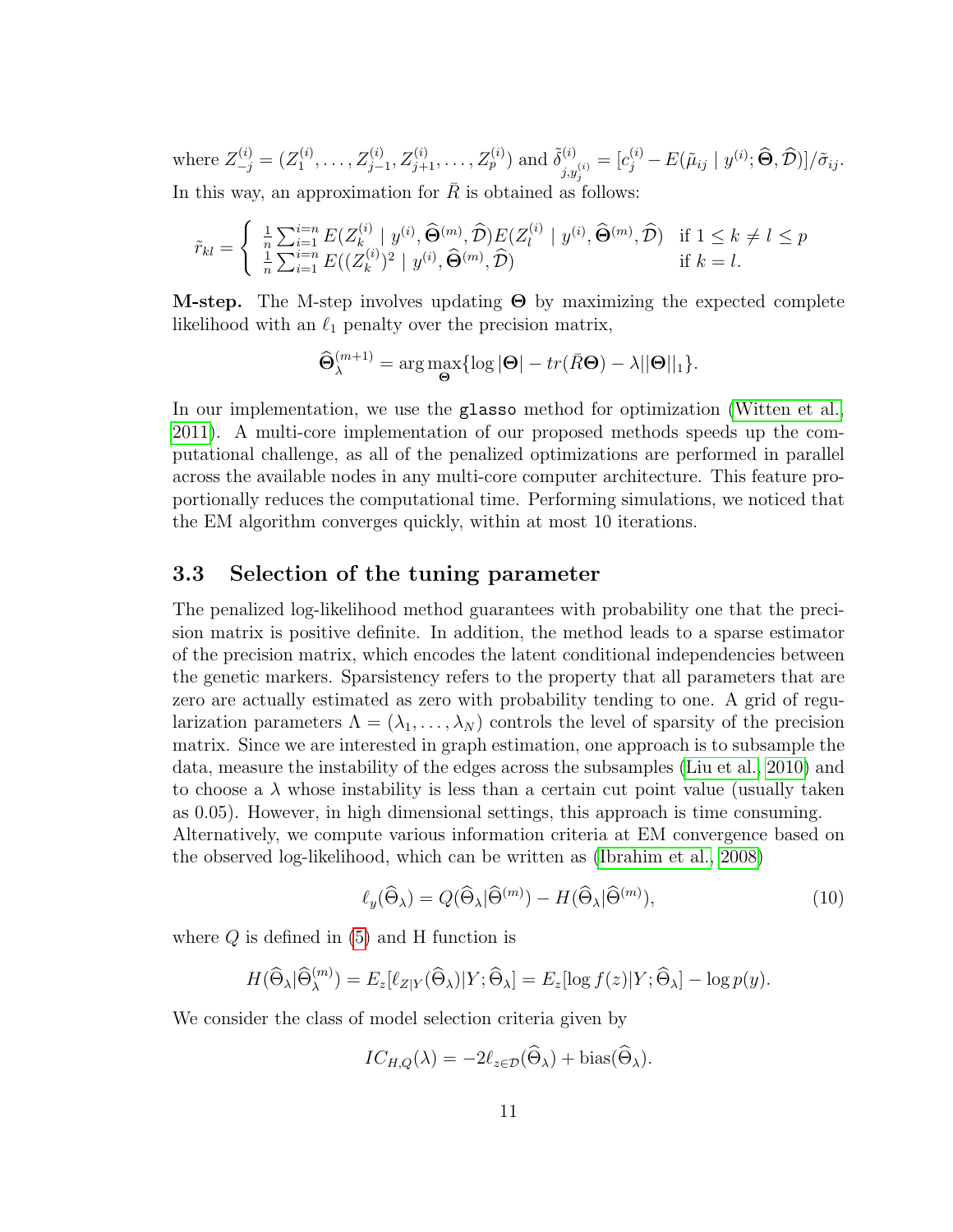

<span id="page-11-0"></span>Figure 4: ROC curves for comparing different methods of recovering the true graph where  $p = 1000$ ,  $n = 100$  and,  $k = 3$ . The data is simulated from (a) our the Gaussian copula graphical model, and (b)  $t_{(3)}$  copula graphical model. Our method (Gibbs) consistency outperforms other methods.

Different forms of the bias( $\widehat{\Theta}_{\lambda}$ ) lead to different information criteria for model selection. As we are interested in graph estimation, we use the extended Bayesian information criterion (eBIC) introduced for conditional independence graph selection [\(Foygel and Drton, 2010\)](#page-25-10)

$$
eBIC(\lambda) = -2\ell(\Theta_{\lambda}) + (\log n + 4\gamma \log p)df(\lambda),
$$

where  $df(\lambda) = \sum_{1 \leq i < j \leq p} I(\theta_{ij,\lambda} \neq 0)$  refers to the number of non-zero off-diagonal elements of  $\widehat{\Theta}_{\lambda}$  and  $\gamma \in [0,1]$  is the parameter that penalizes the number of models, which increases when p increases. In case of  $\gamma = 0$  classical BIC is obtained. Typical values for  $\gamma$  are 1/2 and 1. To obtain the optimal model in terms of graph estimation we pick the penalty term that minimizes EBIC over  $\lambda > 0$ .

#### <span id="page-11-1"></span>3.4 Inference uncertainty

The classical likelihood-based method to estimate uncertainty by inverting the Fisher information matrix does not directly apply to penalized likelihood approaches [\(Lehman](#page-25-11)n [and Casella, 2006\)](#page-25-11). Instead, one way to compute uncertainty associated with the estimation of precision matrix under the penalized Gaussian copula graphical model is through a non-parametric bootstrap. For the penalized likelihood bootstrap, we replicate  $B$  datasets that are created by sampling with replacement  $n$  samples from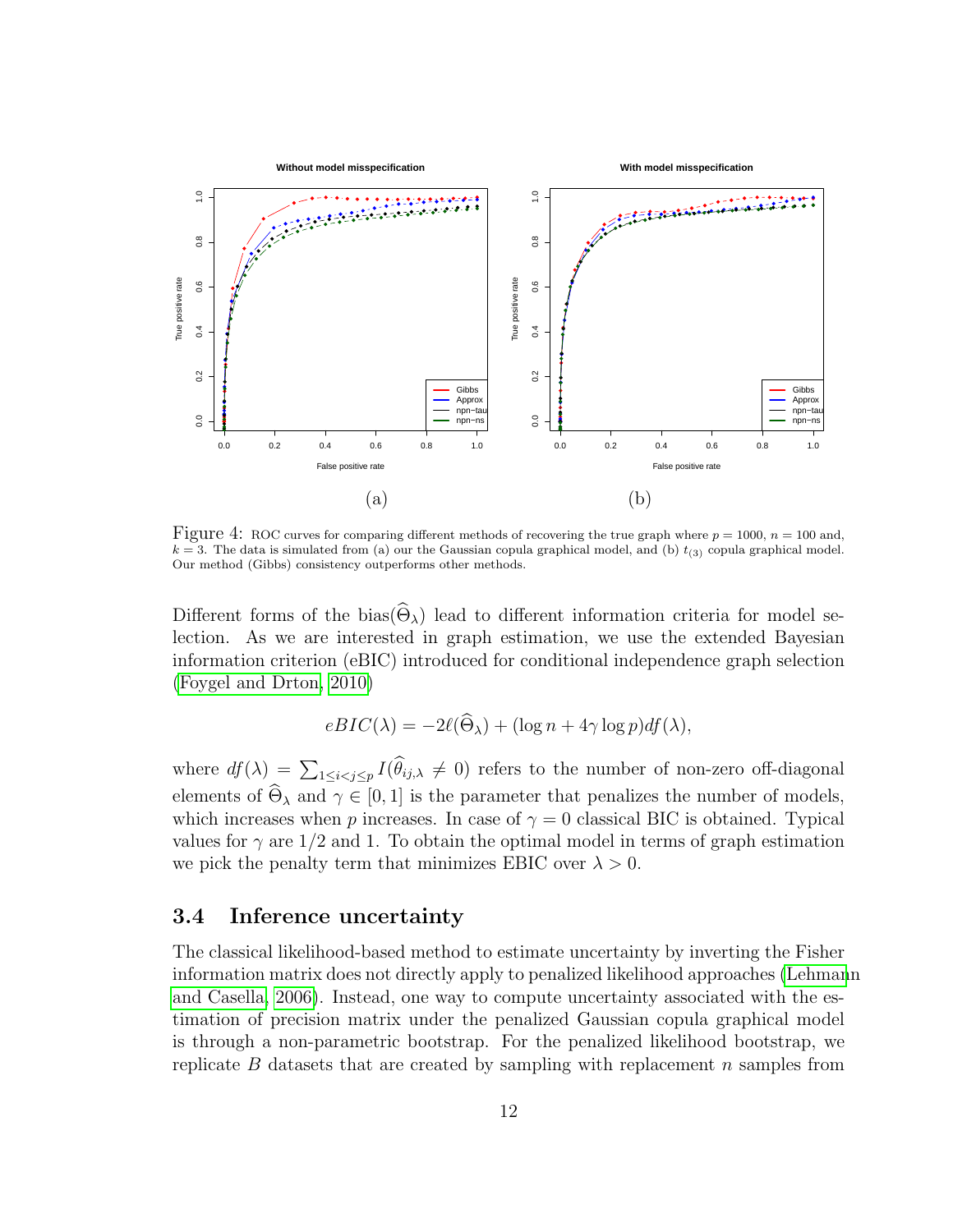<span id="page-12-1"></span>Table 1: The comparison between the performance of the proposed regularized approximated EM, regularized Gibbs sampler EM, the nonparanormal skeptic Kendall's tau, and the nonparanormal normal-score. The means of the  $F_1$ -score, sensitivity and specificity over 75 replications are represented. The high value of the  $F_1$ -score is the indicator of good performance. The best model in each column is boldfaced.

|                | $p=90$ , $n=360$ , $k=3$ |            | $p=1000, n=200, k=3$ |            |  |
|----------------|--------------------------|------------|----------------------|------------|--|
|                | <b>Normal</b>            | $t_{(3)}$  | Normal               | $t_{(3)}$  |  |
| Gibbs          |                          |            |                      |            |  |
| $F_1$ oracle   | 0.83(0.02)               | 0.83(0.02) | 0.75(0.04)           | 0.76(0.02) |  |
| $F_1$          | 0.76(0.03)               | 0.75(0.03) | 0.74(0.04)           | 0.50(0.06) |  |
| <b>SEN</b>     | 0.97(0.02)               | 0.98(0.01) | 0.67(0.07)           | 0.26(0.05) |  |
| <b>SPE</b>     | 0.97(0.00)               | 0.97(0.00) | 0.99(0.00)           | 0.99(0.00) |  |
| Approx         |                          |            |                      |            |  |
| $F_1$ oracle   | 0.80(0.02)               | 0.80(0.02) | 0.73(0.03)           | 0.74(0.02) |  |
| F <sub>1</sub> | 0.70(0.03)               | 0.70(0.03) | 0.73(0.03)           | 0.50(0.35) |  |
| <b>SEN</b>     | 0.98(0.02)               | 0.96(0.01) | 0.70(0.08)           | 0.50(0.35) |  |
| SPE            | 0.96(0.01)               | 0.98(0.01) | 1.00(0.00)           | 1.00(0.00) |  |
| npn-tau        |                          |            |                      |            |  |
| $F_1$ oracle   | 0.84(0.02)               | 0.84(0.02) | 0.76(0.03)           | 0.76(0.02) |  |
| $F_1$          | 0.70(0.15)               | 0.70(0.15) | 0.00(0.00)           | 0.00(0.00) |  |
| <b>SEN</b>     | 0.94(0.19)               | 0.94(0.19) | 0.00(0.00)           | 0.00(0.00) |  |
| SPE            | 0.97(0.01)               | 0.97(0.01) | 1.00(0.00)           | 1.00(0.00) |  |
| npn-ns         |                          |            |                      |            |  |
| $F_1$ oracle   | 0.83(0.02)               | 0.83(0.02) | 0.75(0.03)           | 0.75(0.03) |  |
| $F_1$          | 0.65(0.25)               | 0.56(0.32) | 0.00(0.00)           | 0.00(0.00) |  |
| <b>SEN</b>     | 0.86(0.32)               | 0.74(0.42) | 0.00(0.00)           | 0.00(0.00) |  |
| <b>SPE</b>     | 0.97(0.01)               | 0.98(0.01) | 1.00(0.00)           | 1.00(0.00) |  |

the dataset  $Y_{n\times p}$ . We treat each replicate as the original data and run the entire inference procedure of the proposed Gaussian copula graphical model to estimate  $\widetilde{\Theta}_{\hat{\lambda}}^{(b)}$  $(b = 1, \ldots, B)$ . In this bootstrap, we take into account the uncertainty arising from both empirical estimation of marginals and selection of the tuning parameter. Thus, the above mentioned non-parametric bootstrap procedure adequately reflects the underlying uncertainty in the estimation procedure of the proposed epistatic interaction graph. We have implemented this procedure to evaluate the uncertainty associated with the estimation of the epistatic interactions in the Arabidopsis thaliana experiment in section [5.1.2.](#page-17-0)

### <span id="page-12-0"></span>4 Simulation study

We study the performance of the proposed method in a simulation study, mimicking the small-sized genotyping study involving Arabidopsis and the medium-sized study involving maize. For each dimension, we consider two different scenarios: in one scenario the latent variables satisfy the multivariate Gaussian distribution, and in the other scenario they do not. In the latter, we consider the t-distribution with a 3 degrees of freedom. The simulated data are obtained by different scenarios for the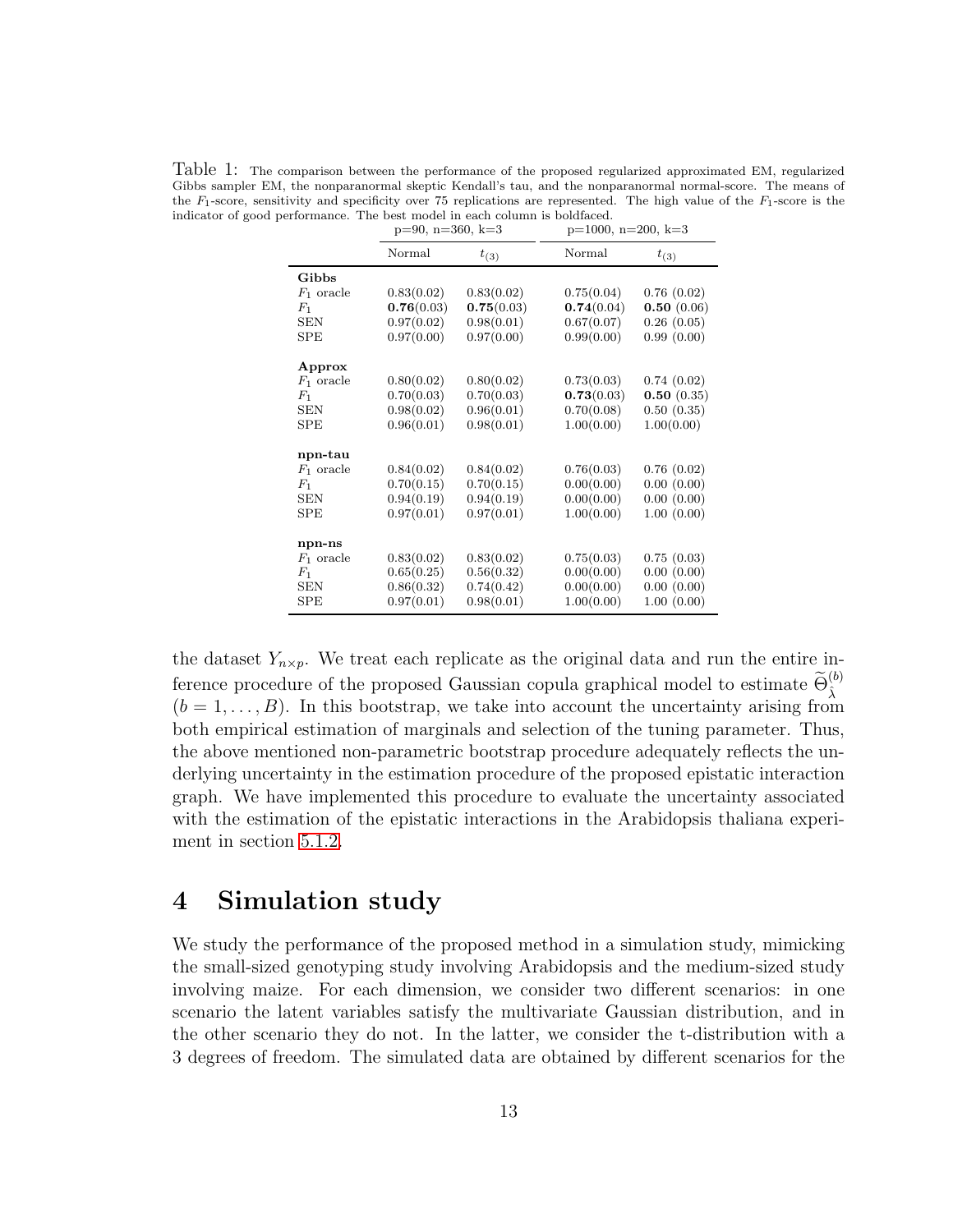number of variables  $p \in \{90, 1000\}$ , the number of sample sizes  $n \in \{200, 360\}$ , and a fixed genotype state  $k = 3$ .

The simulated graphs mimic a true underlying epistasis selection network. First, we partition the variables into g linkage groups (each of which represents a chromosome), then within each linkage group adjacent markers are linked via an edge due to genetic linkage. Also, with probability  $\alpha = 0.01$  a pair of non-adjacent markers in the same chromosome is given an edge. Trans-chromosomal edges are simulated with probability  $\beta = 0.02$ . In the low-dimension case  $(p = 90)$  we created 5 chromosomes, and in high-dimension case  $(p = 1000)$  10 chromosomes. The corresponding positive definite precision matrix  $\Theta$  has a zero pattern corresponding to the non-present edges. For each iteration in the simulations a new random precision matrix was generated. The latent variables are simulated from either a multivariate normal distribution,  $N_p(0, \Theta^{-1})$ , or a multivariate t-distribution with 3 degrees of freedom and covariance matrix  $\Theta^{-1}$ . We generate random cutoff points from the uniform distribution. And we discretize the latent space into  $k = 3$  disjoint states.

We compare our proposed method with other approaches in terms of ROC performance. Also, we compare our model to other methods in terms of graph recovery.

The ROC curves in Figure [4](#page-11-0) show the performance of the different graph estimation methods. The area under the curve is used as a measure of the quality of the methods in recovering the true graph. Here, we compare the following methods:

- 1. Our method with Gibbs sampler within the EM, (Gibbs).
- 2. Proposed method with approximation within the EM, (Approx)
- 3. Nonparanormal skeptic using Kendall's tau, (NPN-tau) [\(Liu et al., 2012\)](#page-25-2)
- 4. Nonparanormal normal-score, (NPN-ns) [\(Liu et al., 2009\)](#page-25-1)

Figure [4](#page-11-0) shows the average false positive and true positive rates over 75 repeated simulations each at 30 grid points of the tuning parameter. In Figure  $4(a)$ , the latent variable satisfy the Gaussian distribution, and (b) the latent variable is non-Gaussian. Figure [4](#page-11-0) shows how our proposed method, particularly the one employing the Gibbs sampler, outperforms the nonparanormal approaches. This is true both in the scenario of no model misspecification, i.e., that the data is simulated from our the Gaussian copula graphical model, as in the case of model misspecification, i.e., when the data is simulated from the  $t_{(3)}$  copula graphical model. Our method combined with the approximation approach performs somewhat better than both nonparanormal approaches in both under the true model and in the case of model misspecification. Based on our simulation studies the performance of the NPN-tau and the NPN-ns are similar in the absence of outliers, as discussed in [Liu et al.](#page-25-2) [\(2012\)](#page-25-2). Furthermore, we measure the methods' performance in terms of graph accuracy and its closeness to the true graph. The above penalized inference methods are a pathestimation procedures, however, in practice, a particular network should be selected.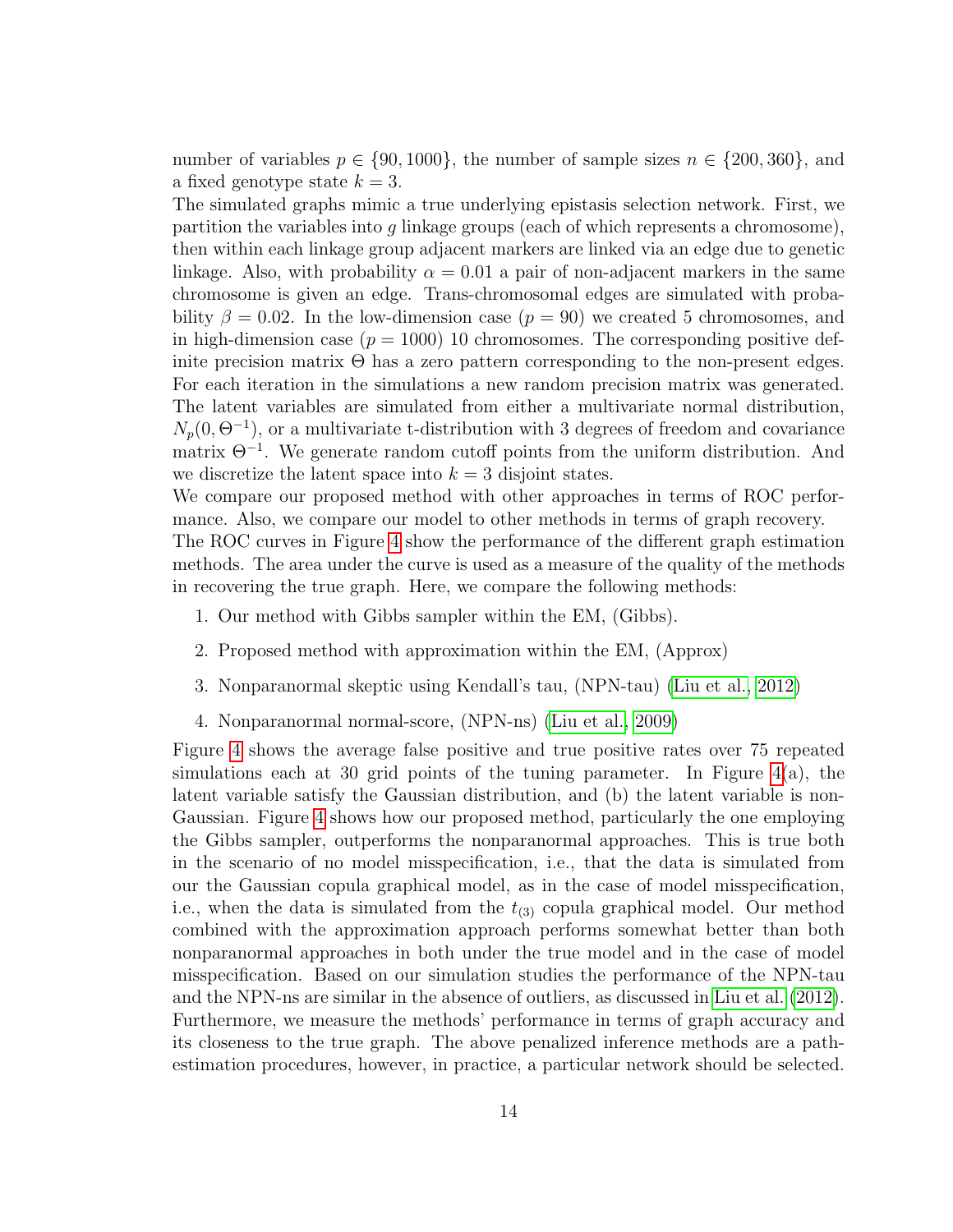<span id="page-14-0"></span>Table 2: The computational cost comparison (in minutes) between the proposed method (Approx) and the nonparanormal skeptic (NPNtau) method. For the larger p's the nonparanormal skeptic method is faster than our proposed method. However, neither the npn-tau nor npn-ns can deal with the missing values, while the proposed approximation approach is developed to be able to deal with missing genotypes that commonly occur in genotype data.

|         |      |      |       | Number of variables |        |         |
|---------|------|------|-------|---------------------|--------|---------|
|         | 100  | 500  | 1000  | 2000                | 3000   | 4000    |
| Approx  | 0.34 | 1.26 | 19.71 | 80.43               | 734.79 | 2623.68 |
| npn-tau | 0.03 | 0.16 | 1.76  | 14.05               | 62.76  | $-^*$   |

<sup>∗</sup> Exceeded step memory limit at some point

As we are interested in the global true interaction structure, but not in the individual parameters, the extended Bayesian Information Criterion (eBIC) is particularly appropriate. To evaluate the accuracy of the estimated graph we compute the  $F_1$ -score  $(F_1$ -score  $=\frac{2TP}{2TP+FP+FN}$ , sensitivity  $(SEN = \frac{TP}{TP+FN})$  and specificity  $(SPE = \frac{TN}{TN+FP}$ , where TP, TN, FP, FN are the numbers of true positive, true negative, false positive and false negative values, respectively, in identifying the nonzero elements in the precision matrix. We note that high values of the  $F_1$ -score, sensitivity and specificity indicate good performance of the proposed approach for the given combination of  $p$ ,  $n$  and  $k$ . However, as there is a natural trade-off between sensitivity and specificity, we focus particularly on the  $F_1$  score to evaluate the performance of each method. For each simulated dataset, we apply each of the four methods.

In Table [1,](#page-12-1) we compare these four methods in a low-dimensional case  $p = 90$ ,  $n = 360$ , and  $k = 3$  mimicking the Arabidopsis dataset we consider later, and a high-dimensional case of  $p = 1000$ ,  $n = 200$ , and  $k = 3$ , mimicking the Maize genotype data. In both cases we consider two different scenarios: in one scenario the latent variable satisfies the Gaussian distribution, and in the other scenario it is overdispersed according to a  $t_{(3)}$ . We report the average values for F1-score, SEN and SPE in 75 independent simulations. The value of  $F_1$  oracle indicates the best values of  $F_1$  that can be obtained by selecting the best tuning parameter in the  $\ell_1$  optimization. Table [1](#page-12-1) shows that the proposed method either using the Gibbs sampling or the approximation method within the EM performs very well in selecting the best graph. In both scenarios in the low dimension case, the NPN-tau chooses a better graph compared to NPN-ns. However, in the high-dimension case neither of them chooses a best graph. In fact, they select an empty graph. The other measurement, namely sensitivity indicates the true edges that we recover in the inferred network. The high value of specificity shows that the zero entries in the precision matrix, i.e., the absent edges in the network are accurately identified. These results suggest that, though recovering sparse network structure from discrete data is a challenging task, the proposed approaches perform well.

We perform all the computations on a cluster with 24 Intel Xeon 2.5 GHz cores processor and 128 GB RAM. In our proposed method it is possible to estimate the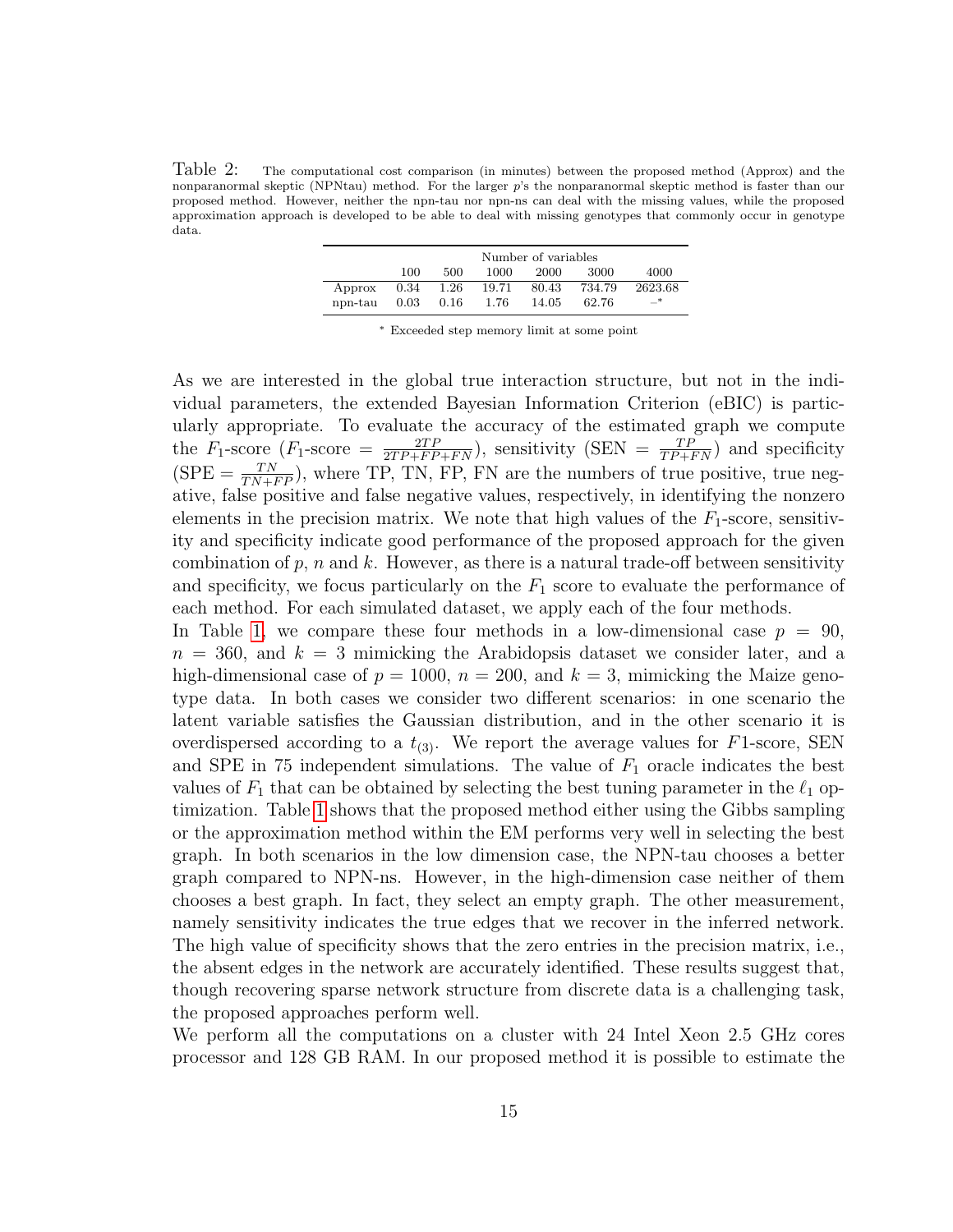

<span id="page-15-0"></span>Figure 5: The inferred network for the genotype data in cross between the A.thaliana accessions, Columbia-0 (col-0) and the Cape Verde Island (Cvi-0). (a) Each color corresponds to different chromosomes in A. thaliana. Nodes (genetic markers) with similar colors belong to the same chromosome. The different edge colors show the positive (red) and negative (blue) partial correlations. (b) represents the zero pattern of the partial correlation matrix.

conditional expectation either through Gibbs sampling, or the approximation approach. For large numbers of markers ( $p \geq 2000$ ) the Gibbs sampling approach is not recommended due to excessive computational costs. However, the approximation approach is able to handle such situations. The computational costs for the nonparanormal skeptic and the normal-score methods are similar to each other. Thus, in Table [2](#page-14-0) we report the computational cost of the proposed approximation method and the non-paranormal skeptic method versus the number of variables, for a sample size fixed to 200. Both methods have a roughly similar increase in computational time, which seems to be larger than quadratic in  $p$ . Our method is roughly a constant factor 10 slower than the nonparanormal skeptic. This is due to the EM iterations. The EM has advantages, however, as our method is able to deal with missing genotype values, which are very common in practice. However, by programming in multi-core we have significantly reduced the computational costs. Further improvement will be achieved by programming in  $C++$  and interfacing it with **R**.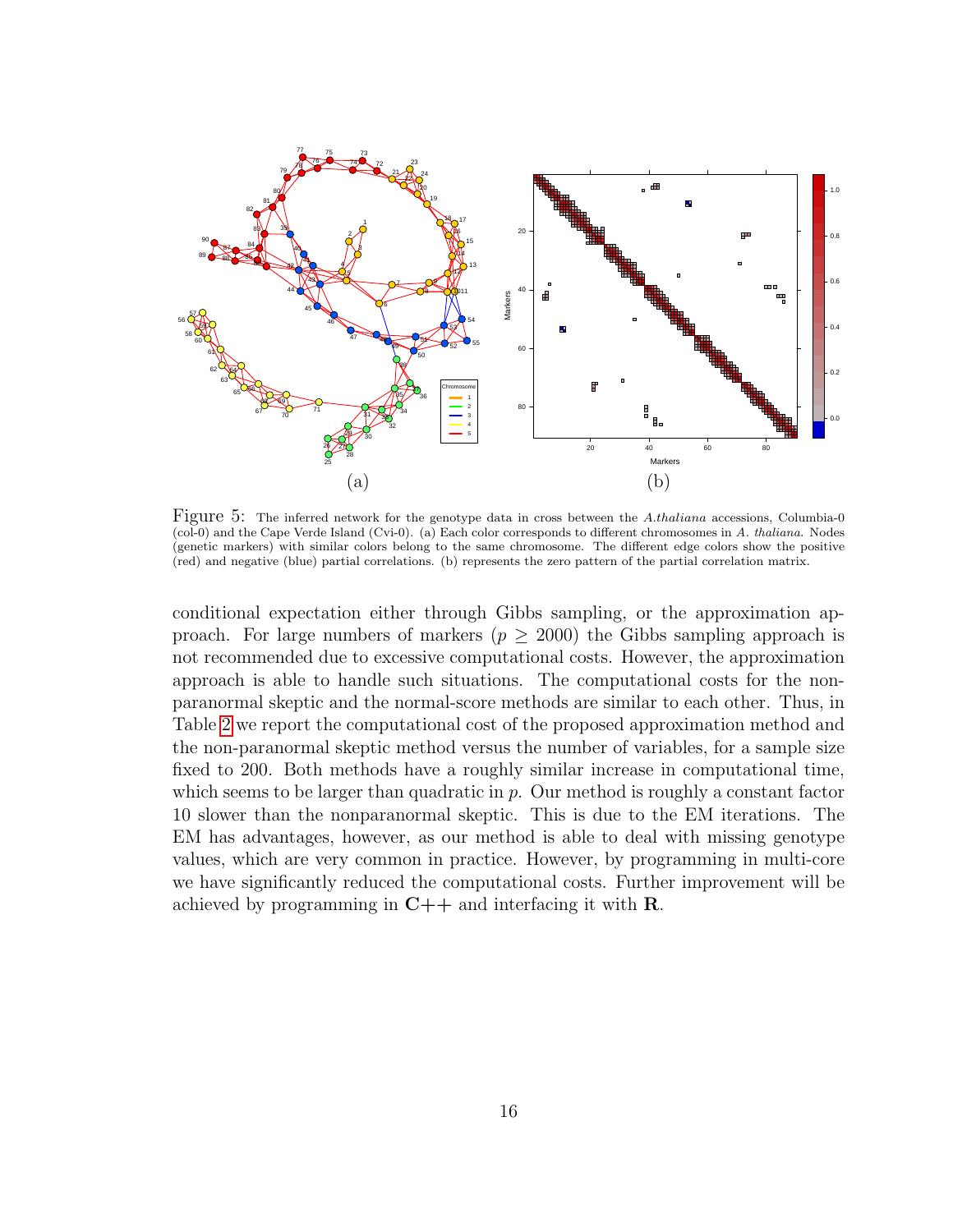## 5 Detecting genomic signatures of epistatic selection

### <span id="page-16-0"></span>5.1 Epistatic selection in Arabidopsis thaliana

We apply our proposed Gibbs sampling approach to detect epistatic selection in Arabidopsis thaliana genotype data that are derived from a RIL cross between Columbia-0 (Col-0) and the Cape Verde Island (Cvi-0), where 367 individual plants were geno-typed across 90 genetic markers [\(Simon et al., 2008\)](#page-26-9). The  $Cvi - 0 \times Col - 0$  RIL is a diploid population with three possible genotypes,  $k = 3$ . The genotype data are coded as  $\{0, 1, 2\}$ , where 0 and 2 represent two homozygous genotypes  $(AA$  resp. BB) from Col-0 and Cvi-0, 1 defines the heterozygous genotype (AB). Some markers have missing genotypes  $(0.2\%)$ .

The results of the analysis are presented in Figure [5.](#page-15-0) The first thing to note is that the Gaussian copula graphical model groups together markers that belong to one chromosome, because of genetic linkage. In the diagonal of Figure [5\(](#page-15-0)b), the 5 chromosomes of the Arabidopsis are clearly identifiable. If there is no linkage disequilibrium, markers in different chromosomes should segregate independently; in other words, there should be no conditional dependence relationships between markers in different chromosomes. Existence of trans-chromosomal conditional dependencies reveal the genomic signatures of epistatic selection. Figure [5](#page-15-0) shows that our method finds some trans-chromosomal regions that do interact. In particular, the bottom of chromosome 1 and the top of chromosome 5 do not segregate independently of each other. Beside this, interactions between the tops of chromosomes 1 and 3 involve pairs of loci that also do not segregate independently. This genotype has been studied extensively in [Bikard et al.](#page-22-3) [\(2009\)](#page-22-3). They reported that the first interaction we found causes arrested embryo development, resulting in seed abortion, whereas the latter interaction causes root growth impairment.

Furthermore, in addition to these two regions, we have discovered a few other transchromosomal interactions in the Arabidopsis thaliana genome. In particular, two adjacent markers,  $c1 - 13869$  and  $c1 - 13926$ , in the middle of the chromosome 1 interact epistatically with the adjacent markers,  $c3 - 18180$  and  $c3 - 20729$ , at the bottom of chromosome 3. The sign of their conditional correlation score is negative indicating strong negative epistatic selection during inbreeding. These markers therefore seem evolutionarily favored to come from different grandparents. This suggests some positive effect of the interbreeding of the two parental lines: it could be that the paternal-maternal combination at these two loci protects against some underlying disorder or that it actively enhances the fitness of the resulting progeny.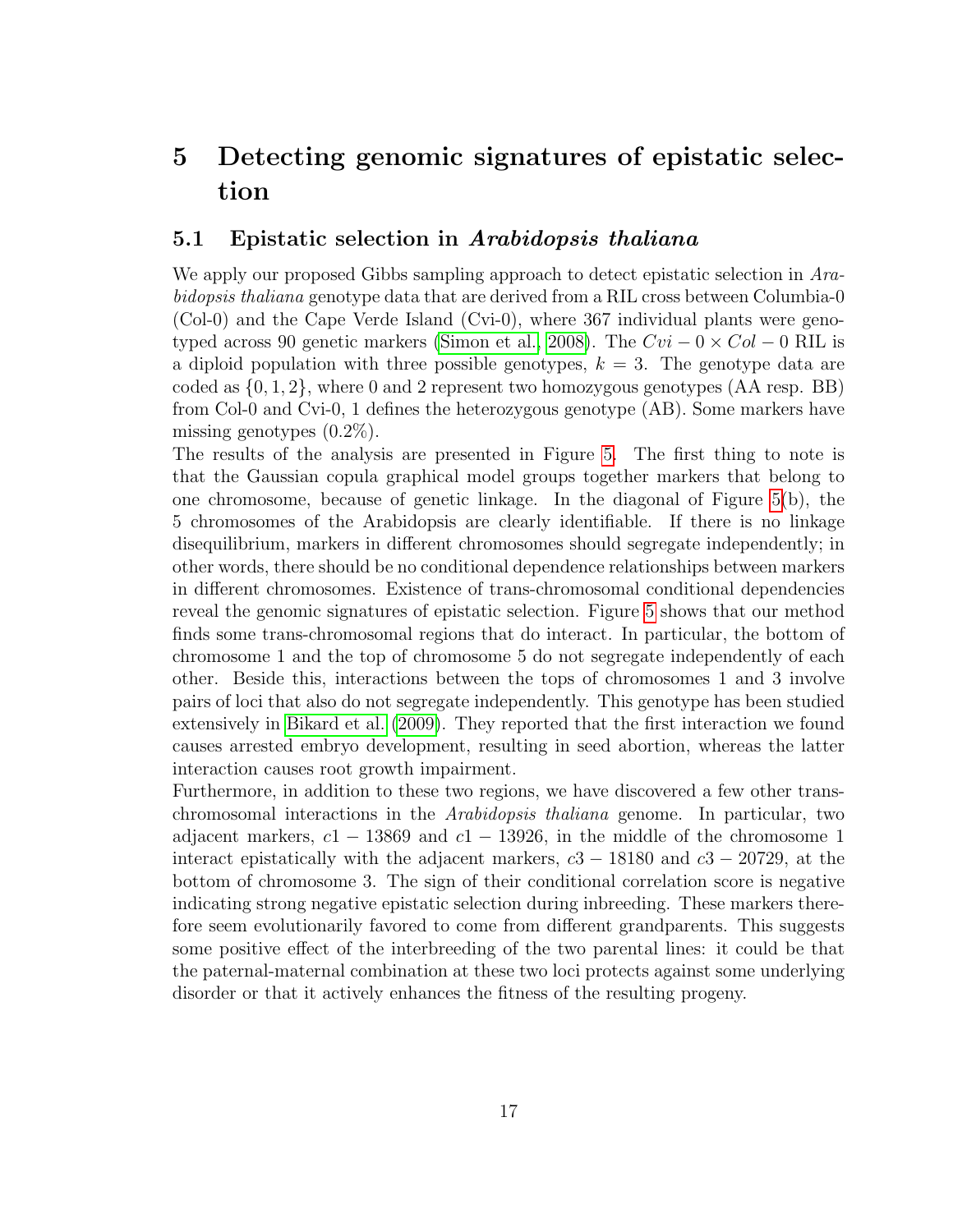<span id="page-17-1"></span>Table 3: A summary of model fit to the Arabidopsis genotype data.

| Model                           | df   | Log-likelihood | Deviance | P-value |
|---------------------------------|------|----------------|----------|---------|
| Fitted model                    | 237  | $-1098.75$     |          |         |
| Saturated model                 | 4005 | 193.35         |          |         |
| Fitted model vs Saturated model | 3768 |                | 2584.2   |         |
|                                 |      |                |          |         |

#### 5.1.1 Fit of model to A.thaliana data

Calculating the deviance statistics  $D$  allows us to assess the goodness-of-fit of the proposed method,

$$
D = -2[\ell_m(\widehat{\Theta}) - \ell_s(\widehat{\Theta})],
$$

where  $\ell_m(\widehat{\Theta})$  and  $\ell_s(\widehat{\Theta})$  denote the log-likelihood of the observations for the fitted model and the saturated model, respectively.

In our modeling framework, the log-likelihood of the fitted model corresponds to the  $\ell_Y(\Theta_\lambda)$  that we obtain from the equation [\(10\)](#page-10-0). Taking out the penalty term from [\(4\)](#page-7-1) we obtain the non-penalized log-likelihood of the saturated model, as follows:

$$
\ell_s(\widehat{\Theta}) = \ell_Y(\bar{R}) \cong -\frac{n}{2}\log|\bar{R}| - \frac{1}{2}np,
$$

where  $R$  is the estimated covariance matrix that can be calculated through either Gibbs sampling or approximation approaches in sections [3.2](#page-7-2) A or B.

Table [3](#page-17-1) shows how well the proposed model fits the A.thaliana data. The  $\chi^2$  test with 3768 degrees of freedom gives a p-value of 1, indicating that the proposed model fits the data adequately.

#### <span id="page-17-0"></span>5.1.2 Evaluating the estimated network in A.thaliana

We use a non-parametric bootstrapping approach to determine the uncertainty associated with the estimated edges in the precision matrix in  $A$ .thaliana. We generate 200 independent bootstrap samples — as described in section  $3.4$  — from the genotype data of Col-0 and Cvi-0 cross. For each 200 bootstrap samples, we apply the proposed Gaussian copula graphical model as described in section [3.](#page-5-0) Furthermore, we calculate the frequency of each entry in  $\tilde{\Theta}^b_{\hat{\lambda}}$   $(b = 1, \ldots, 200)$  have the same sign as the estimated  $\Theta_{\hat{\lambda}}$  from the original Cvi-0 and Col-0 genotype data. In Figure [6,](#page-18-0) we report the corresponding relative frequencies for a sign match of each link across the 200 bootstrap samples.

Figure [6](#page-18-0) shows the uncertainty associated with the epistatic interactions between markers in chromosomes 1 and 5. In particular, in all bootstrap samples we infer a positive epistatic interaction between markers c1-26993 and c5-02900. Also their neighboring markers interact epistatically. Another region in the A.thaliana genome that contains epistatic interactions is between chromosomes 1 and 3. In all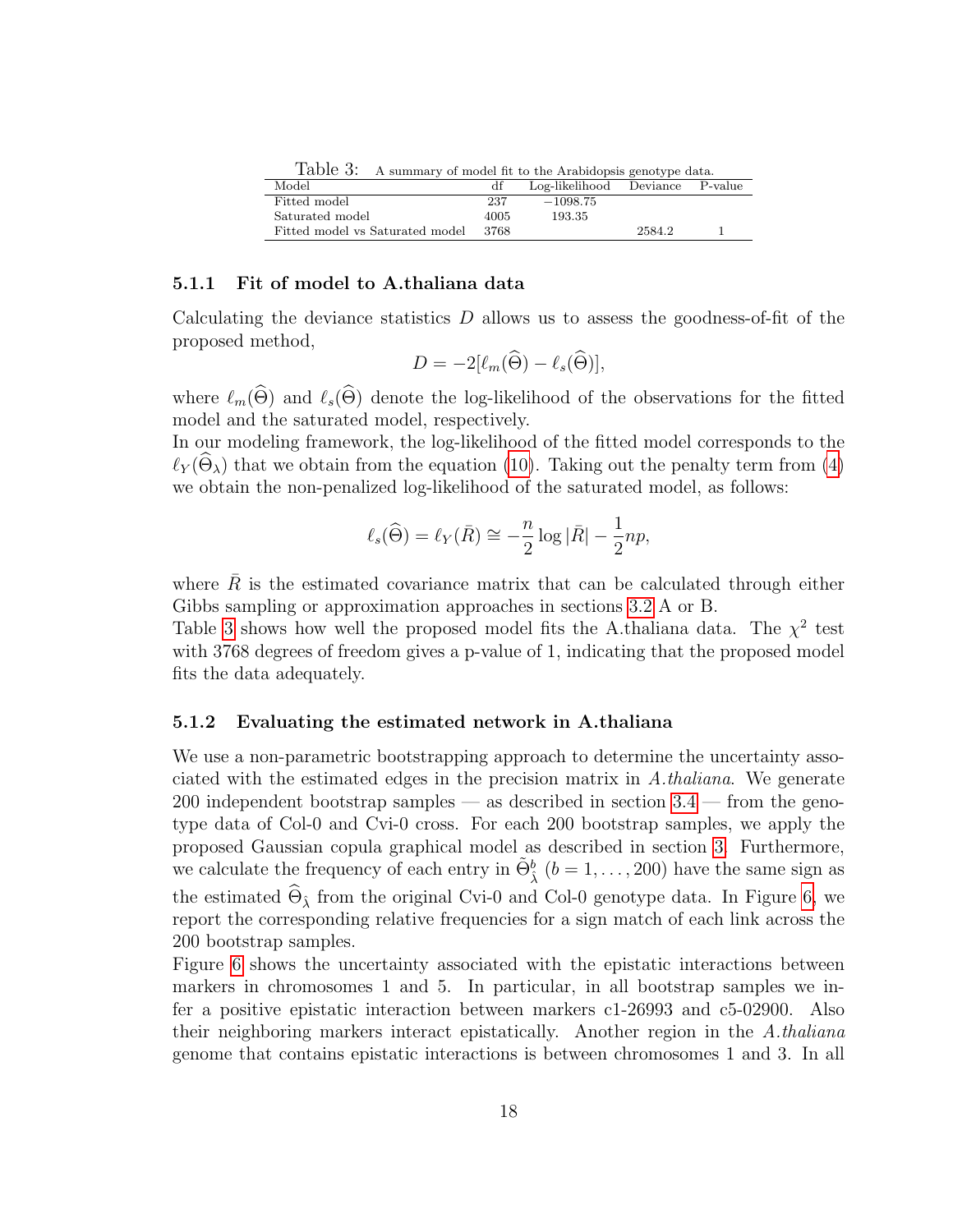

<span id="page-18-0"></span>Figure 6: The uncertainty associated with the estimation of the precision matrix in A.thaliana using the nonparametric bootstrap. The off-diagonal elements represent the probability of having positive or negative epistatic interactions between markers in different chromosomes in bootstrap versions of the data, whereas the "thick" diagonal elements show the relative frequency of having links between neighboring markers within the chromosomes in the bootstrapped data.

bootstrap samples, we infer positive epistatic interaction between markers c1-05593 and c3-02968, including their neighboring markers. [Bikard et al.](#page-22-3) [\(2009\)](#page-22-3) show that these two regions cause arrested embryo development and root growth impairment in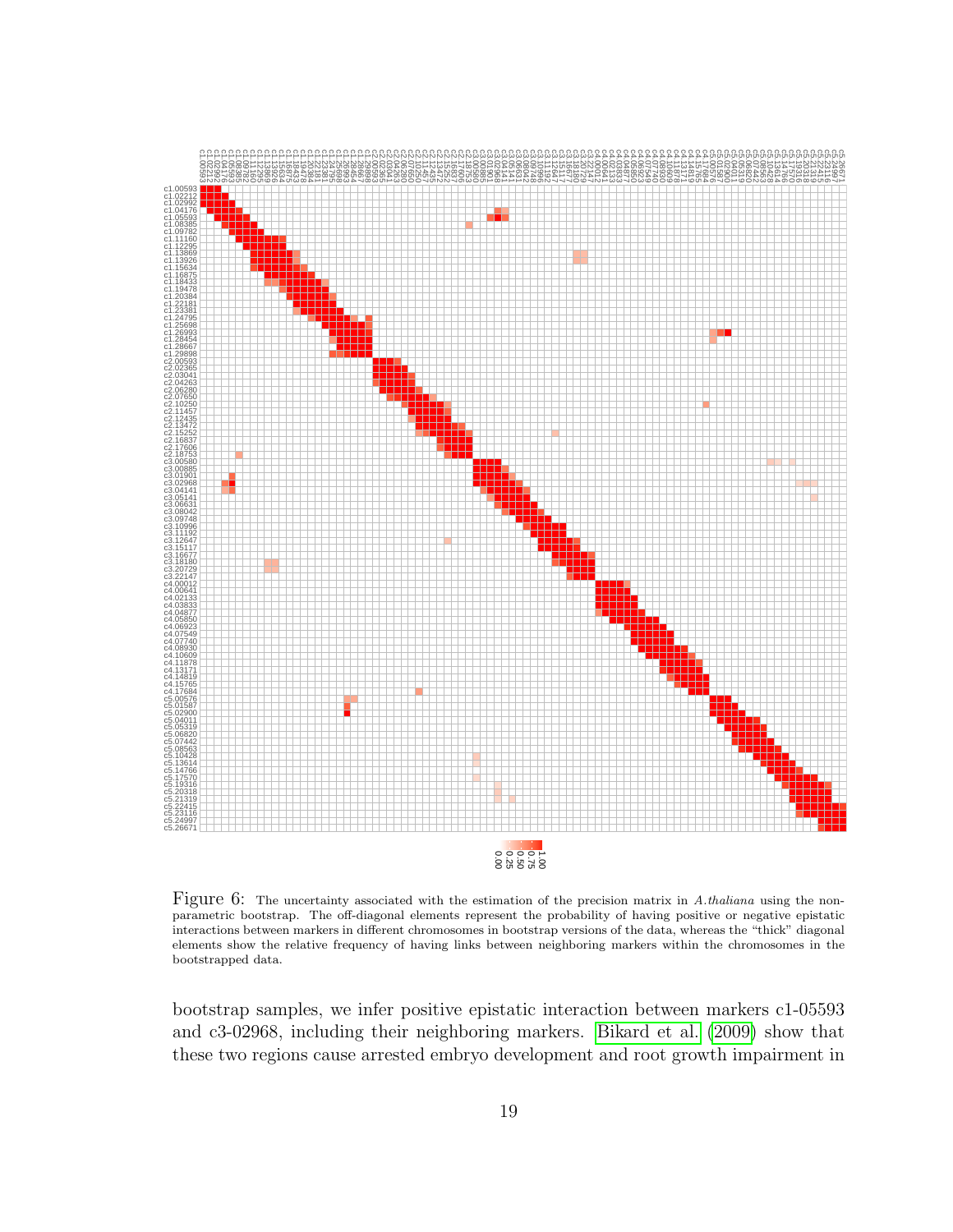

<span id="page-19-1"></span>Figure 7: The inferred network for 1106 markers in the cross between <sup>B</sup>73 and Ki11 in maize using approximated method in Gaussian copula graphical model.

A.thaliana, respectively. In addition to these two confirmed regions, we have found other trans-chromosomal regions with potential epistatic interactions. For example, two neighboring markers in chromosomes 1, namely c1-138669 and c1-13869, have quite consistent negative epistatic interactions with the two neighboring markers in chromosome 3, namely c3-20729 and c3-18180.

### <span id="page-19-0"></span>5.2 Genetic inbreeding experiment in maize

The Nested Association Mapping (NAM) initiative in maize populations is designed to reveal the genetic structure of underlying complex traits in maize [\(McMullen et al.,](#page-25-12) [2009,](#page-25-12) [Rodgers-Melnick et al., 2015\)](#page-26-10). As part of this study, an inbred  $Ki11$  maize line was crossed with the B73 reference line. This genotype data contains 1106 markers genotyped for 193 individuals. The  $B73 \times Ki11$  RIL is a diploid population with three possible genotypes,  $k = 3$ . We applied our proposed approximation method to the  $B73 \times Ki11$  sample, aiming to reveal genetic regions in the maize genome that interact epistatically and may lead to maize disease, e.g. growth impairments, lower fertility or sterility. Exploring genomic signatures of such high-dimensional epistatic selection has so far been left unexplored in previous analyses of this essential crop. Figure [7](#page-19-1) shows that certain loci on different chromosomes do not segregate independently of each other. For instance, marker  $PZA02117.1$  in chromosome 1 interacts with markers  $P ZA02148.1$  in chromosome 6, and marker  $P ZA00545.26$  in chromosome 5 interacts with three adjacent markers  $P Z A 00466.1$ ,  $P Z A 01386.3$ , and P ZA02344.1 in chromosome 9. Existence of such trans-chromosomal conditional dependencies indicates marker-marker associations that are possibly due to epistatic selection. Statistically speaking, conditional dependence relationships between physically unlinked pairs of genetic regions contribute to some disorders in this crop that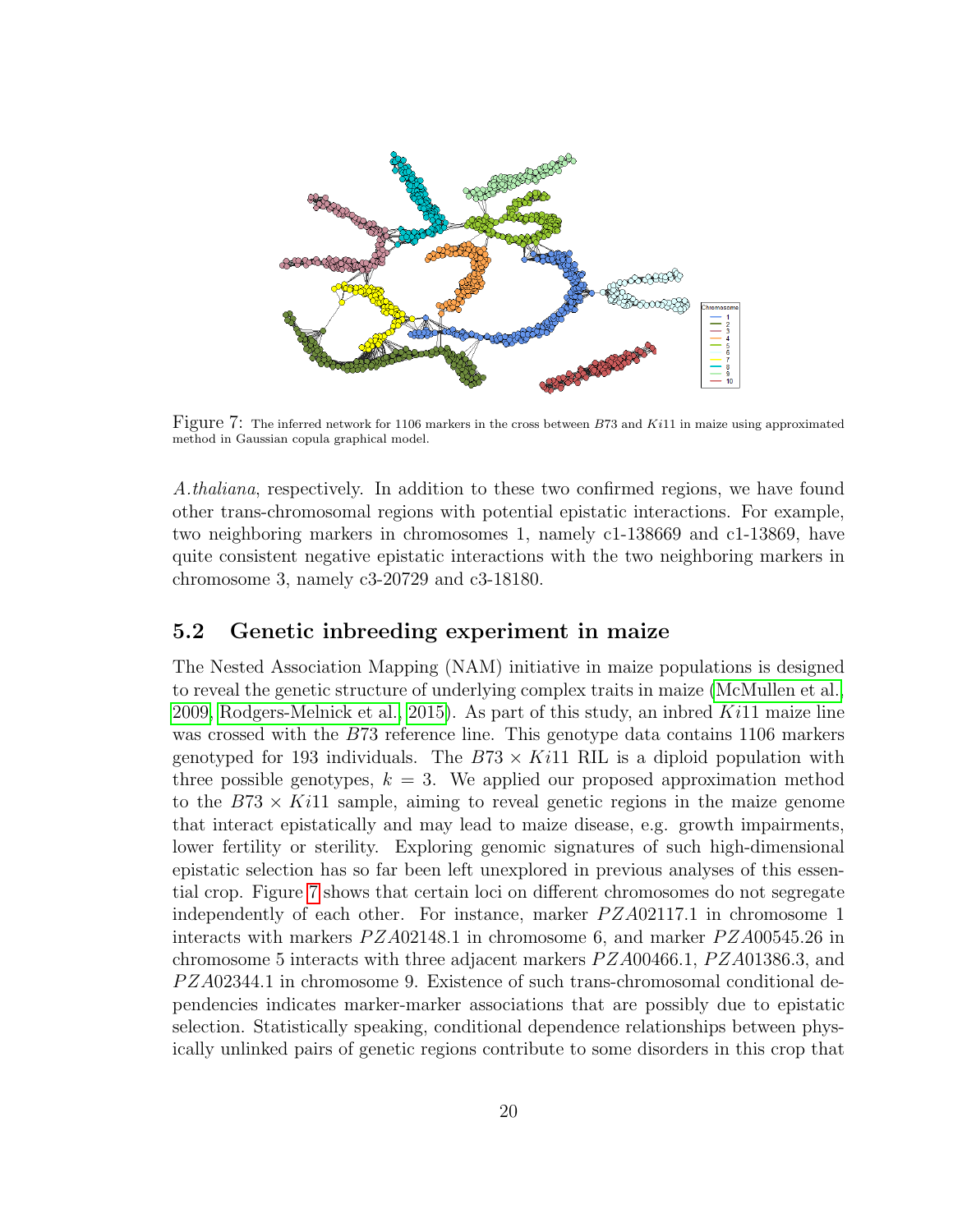affect its viability.

### 6 Discussion

Epistatic selection involves the simultaneous selection of combinations of genotypes at two or more loci. Epistatic selection can create linkage disequilibrium (LD) between loci, within and across chromosomes. These LD distortions point to genomic regions undergoing selection. Epistasis is widespread but it may often go undetected due to lack of statistical power due to testing multiple hypotheses in a possibly very high-dimensional setting, experimental challenges due to the large sample sizes that are required in order to detect significant interactions, and computational challenges which relate to dealing with missing genotypes and the large number of tests to be evaluated.

In this paper, we have introduced an efficient alternative method based on Gaussian copula graphical models that models the phenomenon of epistasis sparsely in a highdimensional setting. It is important to remember that this model is the simplest possible multivariate ordinal model as it uses the least number of parameters —  $\frac{p(p-1)}{2}$  as  $\Theta$  is symmetric and the diagonal of  $\Theta^{-1}$  is constrained to be 1 — to describe <sup>2</sup> as  $\sigma$  is symmetric and the diagonal of  $\sigma$  is constrained to be 1<sup>2</sup> to describe the full multivariate dependence structure. The proposed method can handle missing genotype values, and it captures the conditional dependent short- and long-range LD structure of genomes and thus reveals "aberrant" marker-marker associations that are due to epistatic selection rather than gametic linkage. Polygenic selection on loci that act additively can easily be detected on the basis of strong allele-frequency distortions at individual loci. Epistatic selection, by contrast, does not produce strong locus-specific distortion effects but instead leads to pair-wise allele frequency changes. The proposed method explores the conditional dependencies among large numbers of genetic loci in the genome. To obtain a sparse representation of the high-dimensional genetic epistatic network, we implement an  $\ell_1$  penalized likelihood approach. Other extensions of Gaussian graphical models have also been proposed. [Vogel and Fried](#page-26-11) [\(2011\)](#page-26-11) extend Gaussian graphical models to elliptical graphical models, whereas [Fine](#page-24-3)[gold and Drton](#page-24-3) [\(2009\)](#page-24-3) provide a latent variable interpretation of the generalized partial correlation graph for multivariate t-distributions. They also employ an EM-type algorithm for fitting the model to high dimensional data.

In the application of our method to a Arabidopsis RIL, we discovered two regions that interact epistatically, which had prior been shown to cause arrested embryo development and root growth impairments. In addition, we employed our method to reveal genomic regions in maize that also do not segregate independently and may lead to lower fertility, sterility, complete lethality or other maize diseases. Although Arabidopsis thaliana and Maize are both diploid species, nothing in our method is limited to diploids. For triploid species, such as seedless watermelons, or even de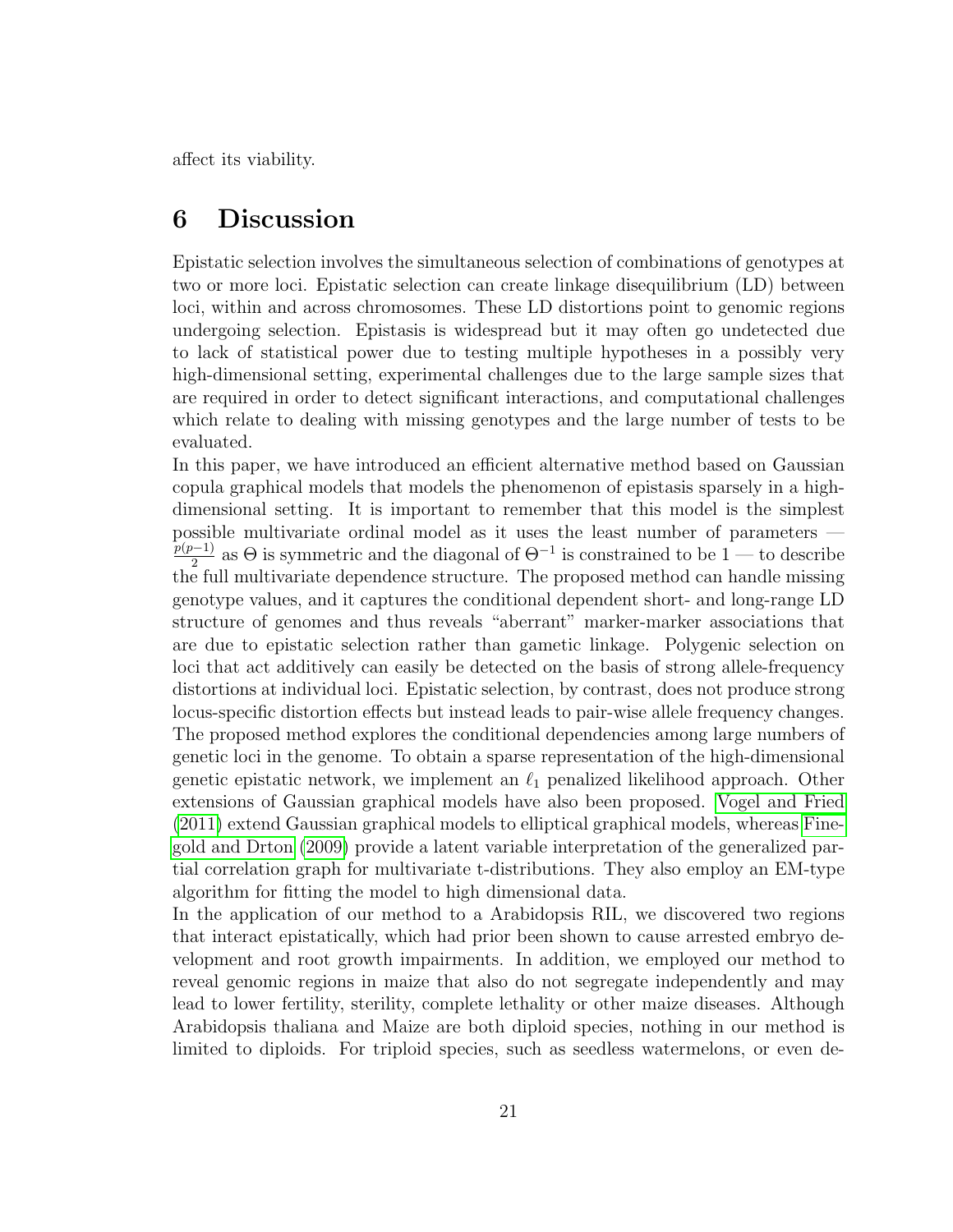caploid species, such as certain strawberries, the method can be used to find epistatic selection by merely adjusting the parameter  $k$  (from 3 to, respectively, 4 and 11).

### Appendix

The following results on the conditional first and second moment of the truncated normal are used in  $(8)$  and  $(9)$ . Suppose a random variable X follows a Gaussian distribution with mean  $\mu_0$  and variance  $\sigma_0$ . For any constant  $t_1$  and  $t_2$ ,  $X|t_1 \leq X \leq t_2$ follows a truncated Gaussian distribution defined on [ $t_1, t_2$ ]. Let  $\epsilon_1 = (t_1 - \mu_0)/\sigma_0$ and  $\epsilon_2 = (t_2 - \mu_0)/\sigma_0$ , then the first and second moments are

$$
E(X|t_1 \le X \le t_2) = \mu_0 + \frac{\phi(\epsilon_1) - \phi(\epsilon_2)}{\Phi(\epsilon_2) - \Phi(\epsilon_1)} \sigma_0
$$
  

$$
E(X^2|t_1 \le X \le t_2) = \mu_0^2 + \sigma_0^2 + 2\frac{\phi(\epsilon_1) - \phi(\epsilon_2)}{\Phi(\epsilon_2) - \Phi(\epsilon_1)}\mu_0 \sigma + \frac{\epsilon_1 \phi(\epsilon_1) - \epsilon_2 \phi(\epsilon_2)}{\Phi(\epsilon_2) - \Phi(\epsilon_1)}\sigma_0^2
$$

where  $\Phi^{-1}$  defines the inverse function of CDF of standard normal distribution.

### Acknowledgements

The authors would like to thank Danny Arends for his helpful suggestions with respect to the software implementation of the method.

### 7 Supplementary Materials

In the Gibbs sampler, all samples can be accepted except those obtained from a burn-in period. To find how many iterations need to be discarded (burn-in samples) we perform the Heidelberger-Welch test [\(Heidelberger and Welch, 1983\)](#page-25-13). In this convergence test the Cramer-von-Mises statistic is used to test the null hypothesis that the sampled values derived from a stationary distribution. First the test is performed on the whole chain, then on the first  $10\%, 20\%, \ldots$  of the chain until either the null hypothesis is accepted, or 50% of the chain has been discarded. The output of the test is either a failure, meaning that longer iteration is needed, or a pass which then reports the number of iterations that needed to be discarded.

In the implementation of the method, we took 1000 burn-in samples in order to generate randomly from the truncated normal distribution. We show here that this amount of burn-in period is more than sufficient. As an example we apply this test in the Arabidopsis genotype data to check the number of needed burn-in samples to calculate the conditional expectation. Table [4](#page-23-0) shows that many variables need only one iteration to pass the stationary test. Only very few variables need either 151 or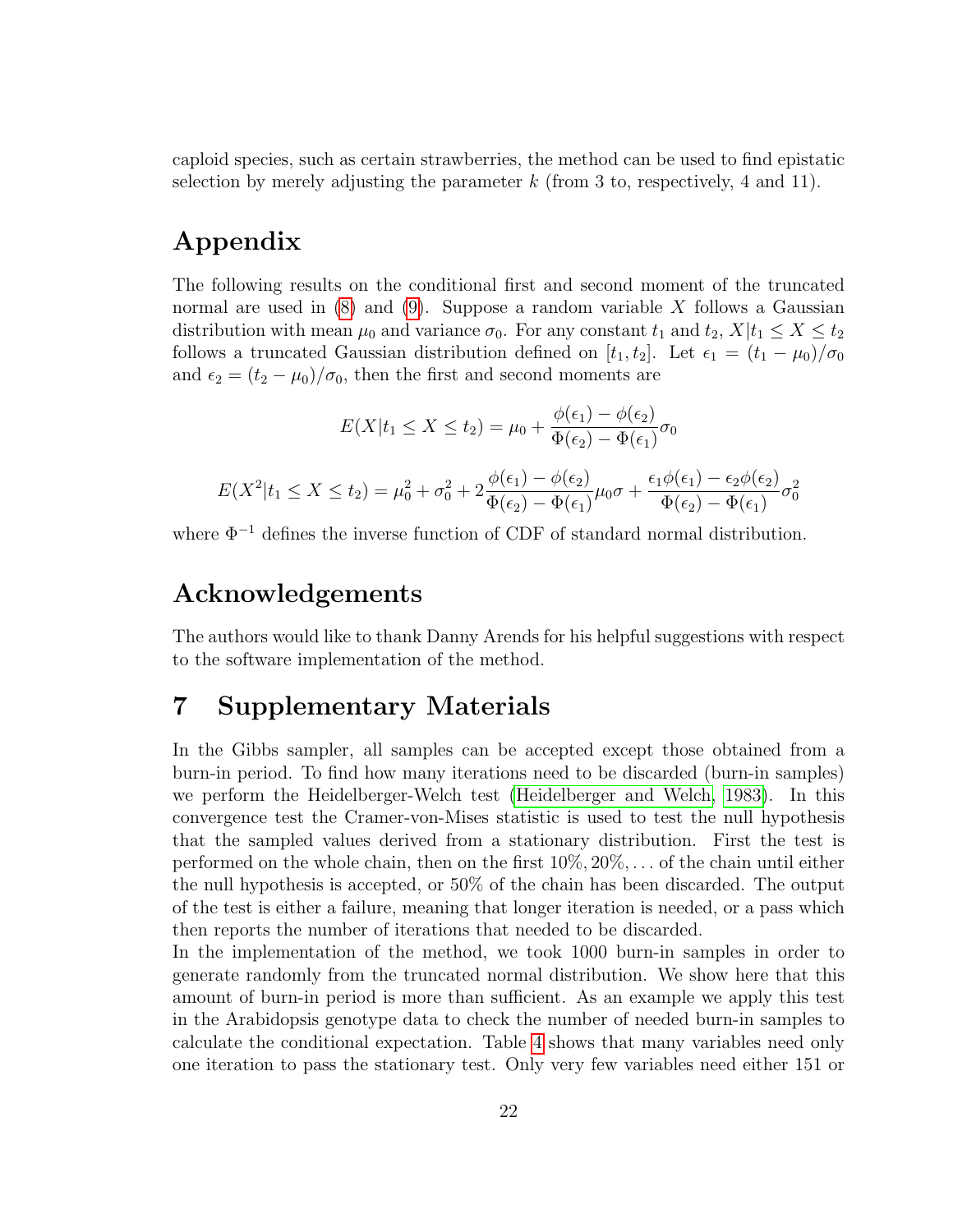

<span id="page-22-4"></span>Figure 8: Randomness of the derived p-values from performing the Heidelberger-Welch test in the Col  $\times$  Cvi genotype data.

101 iterations to pass the stationary test. Furthermore, we compare the derived pvalues from the test with the randomly generated values from the uniform distribution (see Figure [8\)](#page-22-4). From Table [4](#page-23-0) and Figure [8,](#page-22-4) we conclude that we do not need many burn-in samples; fixing it to 1000 is sufficient.

Furthermore, we address the sufficient number of samples  $Z_{\star}^{(i)1}, \ldots, Z_{\star}^{(i)N}$  that is needed to calculate the mean of the expectation. To address this issue, in our simulations and the real data implementation we study the autocorrelation of samples within each variable. In Figure [9](#page-24-4) we show the results of the autoregressive plot for the first 9 variables in the A.thaliana genotype data. This Figure shows that the obtained samples for each variable are almost independent. Thus, we need few samples to calculate the mean of the expectation.

### References

- <span id="page-22-2"></span>Abegaz, F. and E. Wit (2015). Copula gaussian graphical models with penalized ascent monte carlo em algorithm. Statistica Neerlandica 69 (4), 419–441.
- <span id="page-22-1"></span>Bateson (1909). W., 1909 Mendel's Principles of Heredity. Cambridge University Press, Cambridge, UK.
- <span id="page-22-0"></span>Behrouzi, P. and E. C. Wit (2017). netgwas: An r package for network-based genomewide association studies.  $arXiv$  preprint  $arXiv:1710.01236$ .
- <span id="page-22-3"></span>Bikard, D., D. Patel, C. Le Metté, V. Giorgi, C. Camilleri, M. J. Bennett, and O. Loudet (2009). Divergent evolution of duplicate genes leads to genetic incompatibilities within a. thaliana. Science 323 (5914), 623–626.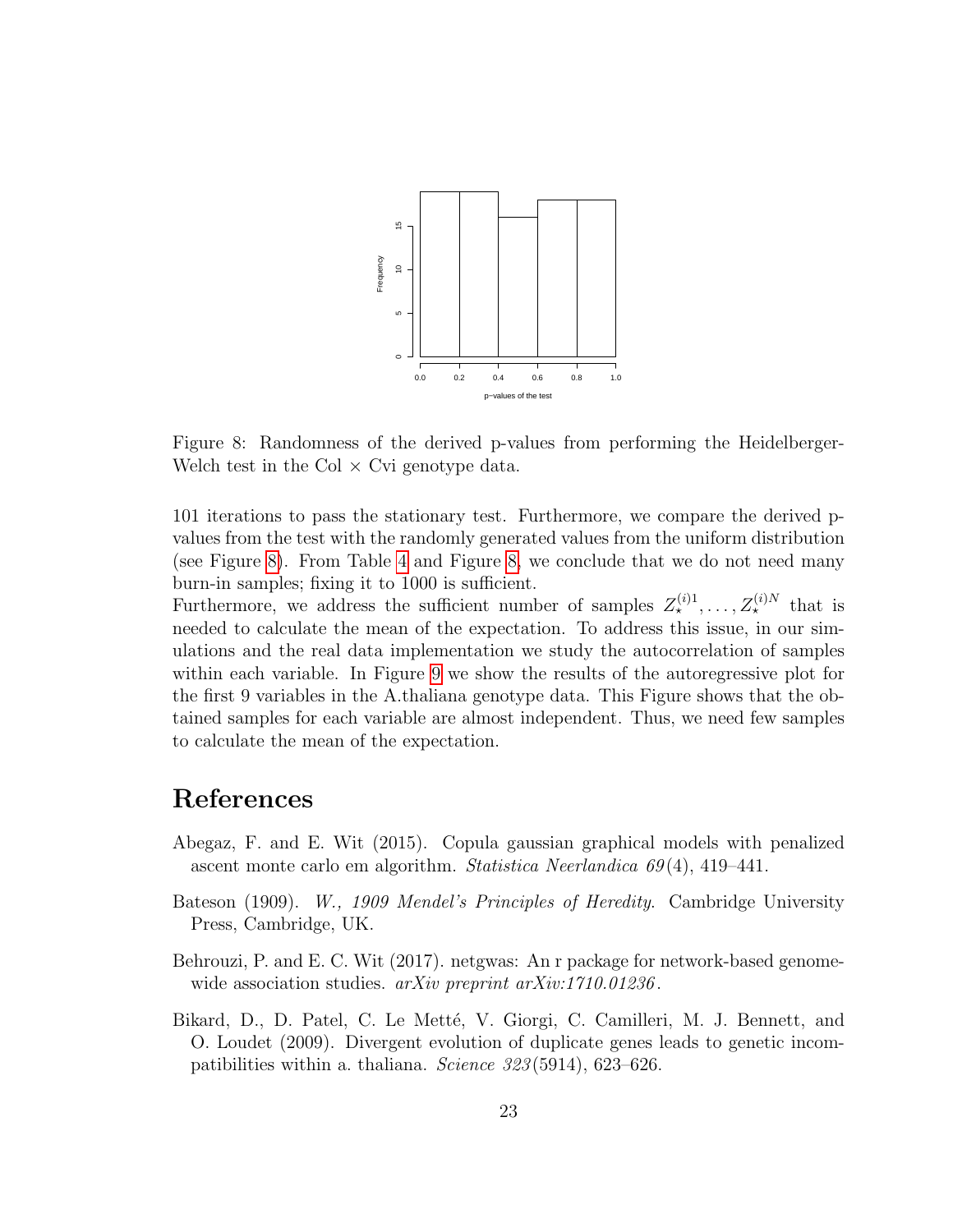<span id="page-23-0"></span>Table 4: A Heidelberger-Welch test to determine the needed number of burn-in samples in the Gibbs sampler within EM copula in the Col  $\times$  Cvi genotype data. The start iteration shows the number of iterations that are needed to pass the stationary test.

| iteration<br>iteration<br>test<br>test<br>c1.00593<br>$\overline{1}$<br>0.4113<br>c3.08042<br>$\overline{1}$<br>0.9371<br>passed<br>passed<br>$\mathbf{1}$<br>0.3822<br>c3.09748<br>0.1659<br>c1.02212<br>passed<br>$\mathbf{1}$<br>passed<br>c1.02992<br>$\mathbf{1}$<br>passed<br>0.8782<br>c3.10996<br>passed<br>$\mathbf{1}$<br>0.2741<br>$\mathbf{1}$<br>$\,1$<br>0.9199<br>c1.04176<br>passed<br>0.3080<br>c3.11192<br>passed<br>$\mathbf{1}$<br>$\,1$<br>0.5791<br>c1.05593<br>passed<br>0.1100<br>c3.12647<br>passed<br>$\mathbf{1}$<br>101<br>c1.08385<br>passed<br>0.1393<br>c3.15117<br>0.1036<br>passed<br>$\mathbf{1}$<br>c1.09782<br>passed<br>0.6770<br>c3.16677<br>passed<br>$\mathbf{1}$<br>0.1833<br>$\mathbf{1}$<br>c1.11160<br>passed<br>0.6771<br>c3.18180<br>$\mathbf{1}$<br>0.4971<br>passed<br>$\mathbf{1}$<br>0.1290<br>c1.12295<br>0.8242<br>c3.20729<br>$\mathbf{1}$<br>passed<br>passed<br>$\mathbf{1}$<br>$\,1$<br>c1.13869<br>0.5021<br>c3.22147<br>0.3444<br>passed<br>passed |
|--------------------------------------------------------------------------------------------------------------------------------------------------------------------------------------------------------------------------------------------------------------------------------------------------------------------------------------------------------------------------------------------------------------------------------------------------------------------------------------------------------------------------------------------------------------------------------------------------------------------------------------------------------------------------------------------------------------------------------------------------------------------------------------------------------------------------------------------------------------------------------------------------------------------------------------------------------------------------------------------------------------|
|                                                                                                                                                                                                                                                                                                                                                                                                                                                                                                                                                                                                                                                                                                                                                                                                                                                                                                                                                                                                              |
|                                                                                                                                                                                                                                                                                                                                                                                                                                                                                                                                                                                                                                                                                                                                                                                                                                                                                                                                                                                                              |
|                                                                                                                                                                                                                                                                                                                                                                                                                                                                                                                                                                                                                                                                                                                                                                                                                                                                                                                                                                                                              |
|                                                                                                                                                                                                                                                                                                                                                                                                                                                                                                                                                                                                                                                                                                                                                                                                                                                                                                                                                                                                              |
|                                                                                                                                                                                                                                                                                                                                                                                                                                                                                                                                                                                                                                                                                                                                                                                                                                                                                                                                                                                                              |
|                                                                                                                                                                                                                                                                                                                                                                                                                                                                                                                                                                                                                                                                                                                                                                                                                                                                                                                                                                                                              |
|                                                                                                                                                                                                                                                                                                                                                                                                                                                                                                                                                                                                                                                                                                                                                                                                                                                                                                                                                                                                              |
|                                                                                                                                                                                                                                                                                                                                                                                                                                                                                                                                                                                                                                                                                                                                                                                                                                                                                                                                                                                                              |
|                                                                                                                                                                                                                                                                                                                                                                                                                                                                                                                                                                                                                                                                                                                                                                                                                                                                                                                                                                                                              |
|                                                                                                                                                                                                                                                                                                                                                                                                                                                                                                                                                                                                                                                                                                                                                                                                                                                                                                                                                                                                              |
|                                                                                                                                                                                                                                                                                                                                                                                                                                                                                                                                                                                                                                                                                                                                                                                                                                                                                                                                                                                                              |
| $\mathbf{1}$<br>$\,1$<br>c1.13926<br>0.6771<br>passed<br>0.1504<br>c4.00012<br>passed                                                                                                                                                                                                                                                                                                                                                                                                                                                                                                                                                                                                                                                                                                                                                                                                                                                                                                                        |
| $\mathbf{1}$<br>c1.15634<br>0.1296<br>c4.00641<br>$\mathbf{1}$<br>0.1561<br>passed<br>passed                                                                                                                                                                                                                                                                                                                                                                                                                                                                                                                                                                                                                                                                                                                                                                                                                                                                                                                 |
| $\mathbf{1}$<br>151<br>c1.16875<br>0.7198<br>c4.02133<br>0.2904<br>passed<br>passed                                                                                                                                                                                                                                                                                                                                                                                                                                                                                                                                                                                                                                                                                                                                                                                                                                                                                                                          |
| $\mathbf{1}$<br>151<br>c1.18433<br>0.3059<br>c4.03833<br>0.0606<br>passed<br>passed                                                                                                                                                                                                                                                                                                                                                                                                                                                                                                                                                                                                                                                                                                                                                                                                                                                                                                                          |
| $\mathbf{1}$<br>0.7271<br>151<br>0.1526<br>c1.19478<br>passed<br>c4.04877<br>passed                                                                                                                                                                                                                                                                                                                                                                                                                                                                                                                                                                                                                                                                                                                                                                                                                                                                                                                          |
| $\mathbf{1}$<br>c1.20384<br>c4.05850<br>0.1462<br>passed<br>0.8084<br>passed<br>$\mathbf{1}$                                                                                                                                                                                                                                                                                                                                                                                                                                                                                                                                                                                                                                                                                                                                                                                                                                                                                                                 |
| $\mathbf{1}$<br>$\mathbf{1}$<br>c1.22181<br>passed<br>0.7927<br>c4.06923<br>passed<br>0.1180                                                                                                                                                                                                                                                                                                                                                                                                                                                                                                                                                                                                                                                                                                                                                                                                                                                                                                                 |
| $\mathbf{1}$<br>$\mathbf{1}$<br>0.6850<br>c1.23381<br>passed<br>0.6483<br>c4.07549<br>passed                                                                                                                                                                                                                                                                                                                                                                                                                                                                                                                                                                                                                                                                                                                                                                                                                                                                                                                 |
| $\mathbf{1}$<br>c1.24795<br>0.7603<br>c4.07740<br>$\mathbf{1}$<br>0.8112<br>passed<br>passed                                                                                                                                                                                                                                                                                                                                                                                                                                                                                                                                                                                                                                                                                                                                                                                                                                                                                                                 |
| $\mathbf{1}$<br>0.7328<br>$\mathbf{1}$<br>0.5886<br>c1.25698<br>passed<br>c4.08930<br>passed                                                                                                                                                                                                                                                                                                                                                                                                                                                                                                                                                                                                                                                                                                                                                                                                                                                                                                                 |
| $\mathbf{1}$<br>c1.26993<br>0.8891<br>passed<br>0.1750<br>c4.10609<br>passed<br>$\mathbf{1}$                                                                                                                                                                                                                                                                                                                                                                                                                                                                                                                                                                                                                                                                                                                                                                                                                                                                                                                 |
| $\mathbf{1}$<br>c1.28454<br>0.7736<br>c4.11878<br>$\mathbf{1}$<br>0.8728<br>passed<br>passed                                                                                                                                                                                                                                                                                                                                                                                                                                                                                                                                                                                                                                                                                                                                                                                                                                                                                                                 |
| $\mathbf{1}$<br>0.2545<br>$\,1$<br>c1.28667<br>passed<br>c4.13171<br>0.9864<br>passed                                                                                                                                                                                                                                                                                                                                                                                                                                                                                                                                                                                                                                                                                                                                                                                                                                                                                                                        |
| $\mathbf{1}$<br>c1.29898<br>passed<br>0.9053<br>c4.14819<br>$\mathbf{1}$<br>0.9607<br>passed                                                                                                                                                                                                                                                                                                                                                                                                                                                                                                                                                                                                                                                                                                                                                                                                                                                                                                                 |
| $\mathbf{1}$<br>$\mathbf{1}$<br>c2.00593<br>passed<br>0.8241<br>c4.15765<br>0.5666<br>passed                                                                                                                                                                                                                                                                                                                                                                                                                                                                                                                                                                                                                                                                                                                                                                                                                                                                                                                 |
| $\mathbf{1}$<br>$\mathbf{1}$<br>c2.02365<br>passed<br>0.8459<br>c4.17684<br>0.7981<br>passed                                                                                                                                                                                                                                                                                                                                                                                                                                                                                                                                                                                                                                                                                                                                                                                                                                                                                                                 |
| $\mathbf{1}$<br>0.2602<br>c2.03041<br>passed<br>0.8789<br>c5.00576<br>passed<br>$\mathbf{1}$                                                                                                                                                                                                                                                                                                                                                                                                                                                                                                                                                                                                                                                                                                                                                                                                                                                                                                                 |
| $\mathbf{1}$<br>0.6825<br>0.3229<br>c2.04263<br>c5.01587<br>$\mathbf{1}$<br>passed<br>passed                                                                                                                                                                                                                                                                                                                                                                                                                                                                                                                                                                                                                                                                                                                                                                                                                                                                                                                 |
| $\mathbf{1}$<br>$\,1$<br>c2.06280<br>0.9557<br>0.5201<br>passed<br>c5.02900<br>passed                                                                                                                                                                                                                                                                                                                                                                                                                                                                                                                                                                                                                                                                                                                                                                                                                                                                                                                        |
| $\mathbf{1}$<br>$\,1$<br>c2.07650<br>0.5034<br>0.4648<br>passed<br>c5.04011<br>passed                                                                                                                                                                                                                                                                                                                                                                                                                                                                                                                                                                                                                                                                                                                                                                                                                                                                                                                        |
| $\mathbf{1}$<br>c2.10250<br>passed<br>0.4120<br>c5.05319<br>$\mathbf{1}$<br>0.3446<br>passed                                                                                                                                                                                                                                                                                                                                                                                                                                                                                                                                                                                                                                                                                                                                                                                                                                                                                                                 |
| $\mathbf{1}$<br>$\,1$<br>c2.11457<br>passed<br>0.3760<br>c5.06820<br>passed<br>0.3945                                                                                                                                                                                                                                                                                                                                                                                                                                                                                                                                                                                                                                                                                                                                                                                                                                                                                                                        |
| $\mathbf{1}$<br>c2.12435<br>0.4112<br>c5.07442<br>$\mathbf{1}$<br>0.1545<br>passed<br>passed                                                                                                                                                                                                                                                                                                                                                                                                                                                                                                                                                                                                                                                                                                                                                                                                                                                                                                                 |
| $\mathbf{1}$<br>c2.13472<br>0.7506<br>c5.08563<br>$\mathbf{1}$<br>0.2376<br>passed<br>passed                                                                                                                                                                                                                                                                                                                                                                                                                                                                                                                                                                                                                                                                                                                                                                                                                                                                                                                 |
| $\mathbf{1}$<br>c2.15252<br>0.3726<br>c5.10428<br>$\mathbf{1}$<br>0.9502<br>passed<br>passed                                                                                                                                                                                                                                                                                                                                                                                                                                                                                                                                                                                                                                                                                                                                                                                                                                                                                                                 |
| $\mathbf{1}$<br>0.0640<br>$\mathbf{1}$<br>0.4708<br>c2.16837<br>passed<br>c5.13614<br>passed                                                                                                                                                                                                                                                                                                                                                                                                                                                                                                                                                                                                                                                                                                                                                                                                                                                                                                                 |
| $\mathbf{1}$<br>c2.17606<br>0.0954<br>$\mathbf{1}$<br>0.5127<br>passed<br>c5.14766<br>passed                                                                                                                                                                                                                                                                                                                                                                                                                                                                                                                                                                                                                                                                                                                                                                                                                                                                                                                 |
| $\mathbf{1}$<br>c2.18753<br>0.1357<br>c5.17570<br>$\mathbf{1}$<br>0.0560<br>passed<br>passed                                                                                                                                                                                                                                                                                                                                                                                                                                                                                                                                                                                                                                                                                                                                                                                                                                                                                                                 |
| $\mathbf{1}$<br>0.6830<br>$\mathbf{1}$<br>0.2139<br>c3.00580<br>passed<br>c5.19316<br>passed                                                                                                                                                                                                                                                                                                                                                                                                                                                                                                                                                                                                                                                                                                                                                                                                                                                                                                                 |
| $\,1$<br>c3.00885<br>0.2725<br>c5.20318<br>0.4989<br>passed<br>passed<br>$\mathbf{1}$                                                                                                                                                                                                                                                                                                                                                                                                                                                                                                                                                                                                                                                                                                                                                                                                                                                                                                                        |
| $\mathbf{1}$<br>0.7094<br>c5.21319<br>$\mathbf{1}$<br>0.8631<br>c3.01901<br>passed<br>passed                                                                                                                                                                                                                                                                                                                                                                                                                                                                                                                                                                                                                                                                                                                                                                                                                                                                                                                 |
| $\mathbf{1}$<br>c5.22415<br>$\mathbf{1}$<br>c3.02968<br>passed<br>0.3449<br>0.4174<br>passed                                                                                                                                                                                                                                                                                                                                                                                                                                                                                                                                                                                                                                                                                                                                                                                                                                                                                                                 |
| $\mathbf{1}$<br>c3.04141<br>passed<br>0.2200<br>c5.23116<br>$\mathbf{1}$<br>0.6876<br>passed                                                                                                                                                                                                                                                                                                                                                                                                                                                                                                                                                                                                                                                                                                                                                                                                                                                                                                                 |
| $\mathbf{1}$<br>c5.24997<br>$\mathbf{1}$<br>c3.05141<br>passed<br>0.4065<br>passed<br>0.7167                                                                                                                                                                                                                                                                                                                                                                                                                                                                                                                                                                                                                                                                                                                                                                                                                                                                                                                 |
| $\mathbf{1}$<br>$\mathbf{1}$<br>c3.06631<br>passed<br>0.9154<br>c5.26671<br>passed<br>0.3110                                                                                                                                                                                                                                                                                                                                                                                                                                                                                                                                                                                                                                                                                                                                                                                                                                                                                                                 |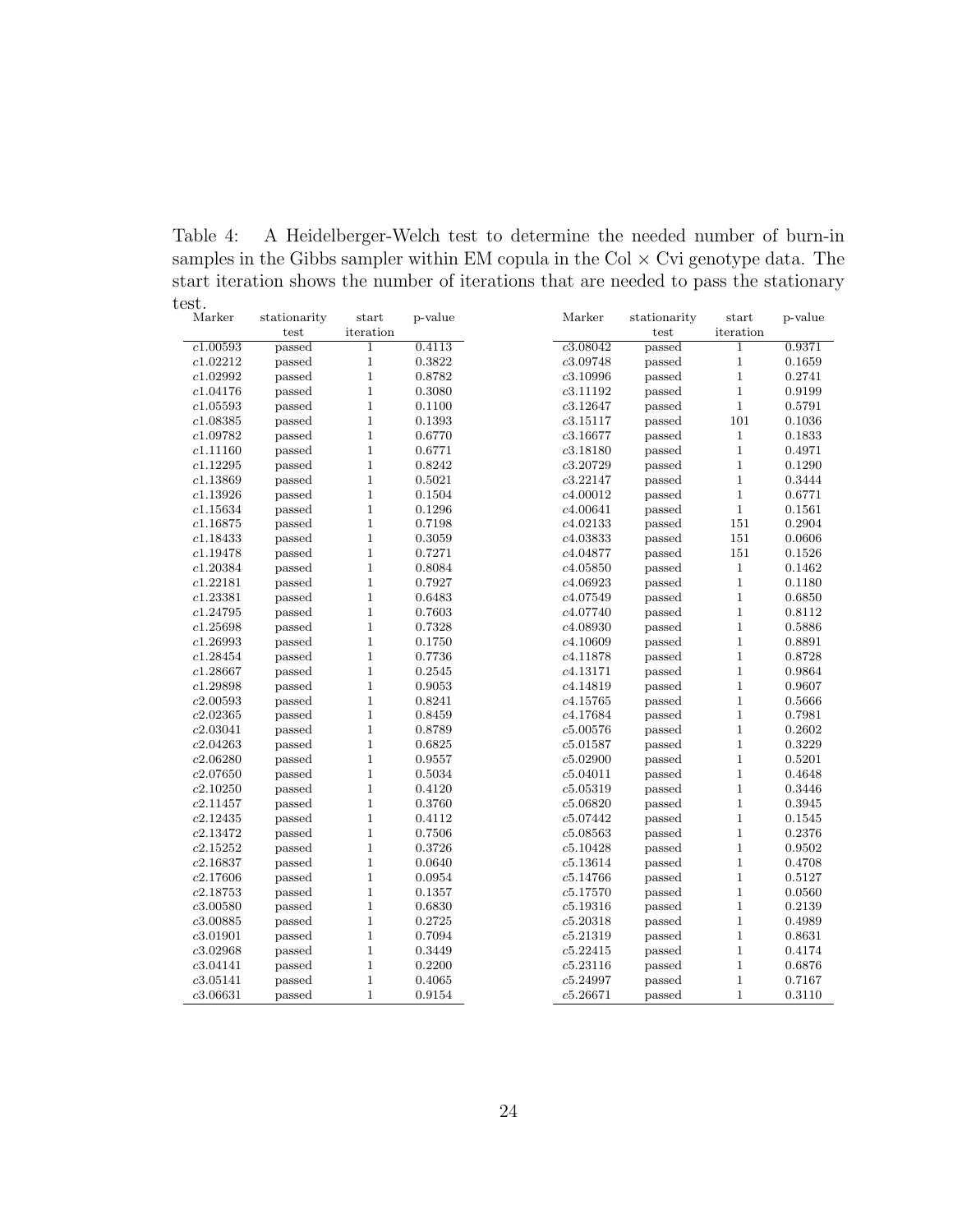

<span id="page-24-4"></span>Figure 9: The derived samples from the Gibbs sampler within the EM copula are almost independent.

- <span id="page-24-0"></span>Broman, K. W. (2005). The genomes of recombinant inbred lines. Genetics  $169(2)$ , 1133–1146.
- <span id="page-24-1"></span>Colomé-Tatché, M. and F. Johannes (2016). Signatures of dobzhansky–muller incompatibilities in the genomes of recombinant indired lines. Genetics  $202(2)$ , 825–841.
- <span id="page-24-2"></span>Dobra, A. and A. Lenkoski (2011). Copula gaussian graphical models and their application to modeling functional disability data. Annals of Applied Statistics  $5(2A)$ , 969–993.
- <span id="page-24-3"></span>Finegold, M. A. and M. Drton (2009). Robust graphical modeling with t-distributions. In Proceedings of the Twenty-Fifth Conference on Uncertainty in Artificial Intelligence, pp. 169–176. AUAI Press.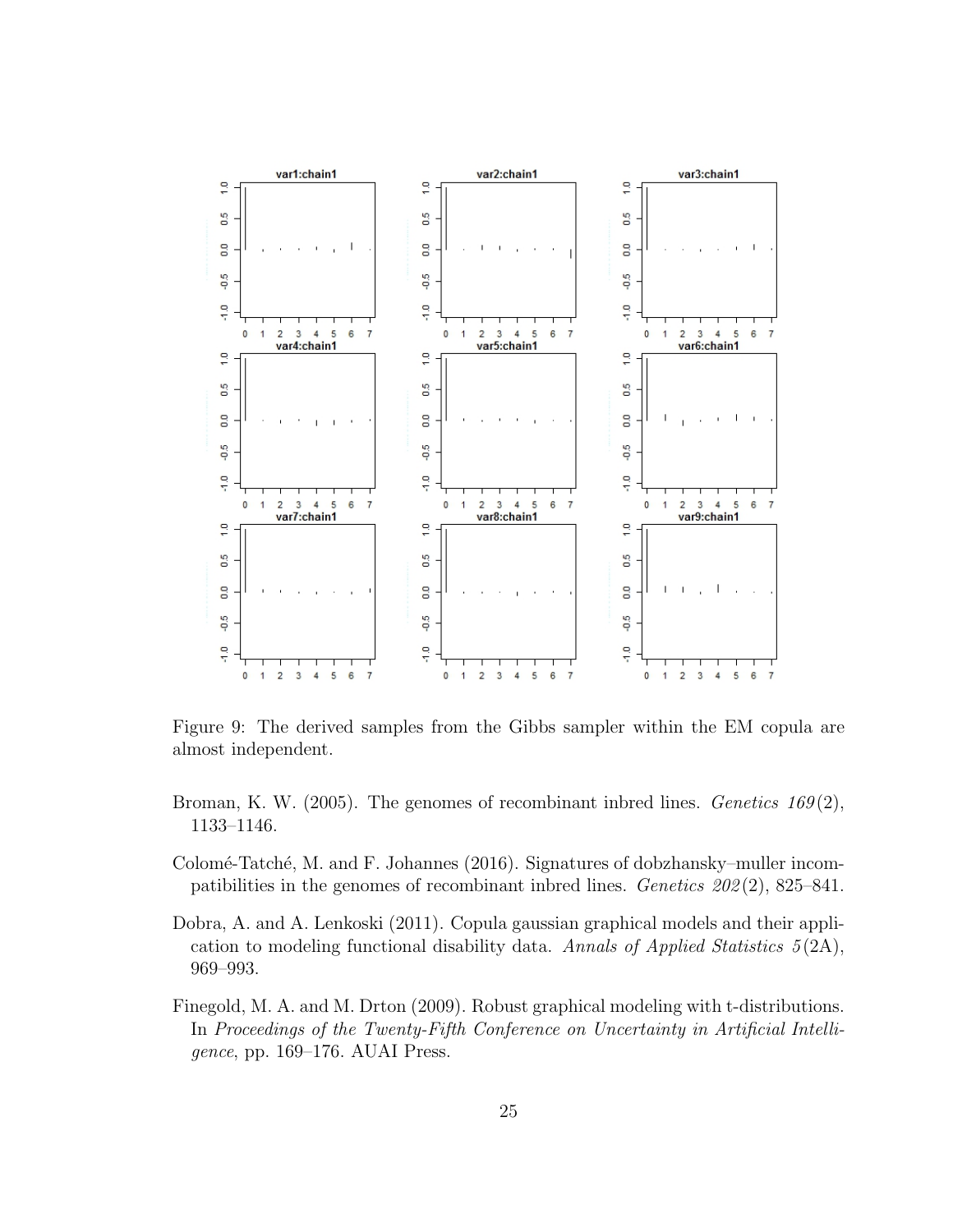- <span id="page-25-10"></span>Foygel, R. and M. Drton (2010). Extended bayesian information criteria for gaussian graphical models. In Advances in Neural Information Processing Systems, pp. 604– 612.
- <span id="page-25-5"></span>Friedman, J., T. Hastie, and R. Tibshirani (2008). Sparse inverse covariance estimation with the graphical lasso. *Biostatistics*  $9(3)$ ,  $432-441$ .
- <span id="page-25-6"></span>Geweke, J. (2005). Contemporary Bayesian econometrics and statistics, Volume 537. John Wiley & Sons.
- <span id="page-25-0"></span>Gibson, G. and T. F. Mackay (2002). Enabling population and quantitative genomics. Genetical research  $80(01)$ , 1–6.
- <span id="page-25-7"></span>Guo, J., E. Levina, G. Michailidis, and J. Zhu (2015). Graphical models for ordinal data. Journal of Computational and Graphical Statistics 24 (1), 183–204.
- <span id="page-25-13"></span>Heidelberger, P. and P. D. Welch (1983). Simulation run length control in the presence of an initial transient. Operations Research 31 (6), 1109–1144.
- <span id="page-25-9"></span>Ibrahim, J. G., H. Zhu, and N. Tang (2008). Model selection criteria for missing-data problems using the em algorithm. Journal of the American Statistical Association  $103(484)$ , 1648–1658.
- <span id="page-25-4"></span>Lauritzen, S. L. (1996). Graphical models, Volume 17. Clarendon Press.
- <span id="page-25-11"></span>Lehmann, E. L. and G. Casella (2006). *Theory of point estimation*. Springer Science & Business Media.
- <span id="page-25-2"></span>Liu, H., F. Han, M. Yuan, J. Lafferty, and L. Wasserman (2012). High-dimensional semiparametric gaussian copula graphical models. The Annals of Statistics  $40(4)$ , 2293–2326.
- <span id="page-25-1"></span>Liu, H., J. Lafferty, and L. Wasserman (2009). The nonparanormal: Semiparametric estimation of high dimensional undirected graphs. The Journal of Machine Learning Research 10, 2295–2328.
- <span id="page-25-8"></span>Liu, H., K. Roeder, and L. Wasserman (2010). Stability approach to regularization selection (stars) for high dimensional graphical models. In Advances in neural information processing systems, pp. 1432–1440.
- <span id="page-25-3"></span>Mather, K. and J. L. Jinks (1982). *Biometrical Genetics (Third Edition)*. Chapman and Hall, London.
- <span id="page-25-12"></span>McMullen, M. D., S. Kresovich, H. S. Villeda, P. Bradbury, H. Li, Q. Sun, S. Flint-Garcia, J. Thornsberry, C. Acharya, C. Bottoms, et al. (2009). Genetic properties of the maize nested association mapping population. Science 325 (5941), 737–740.